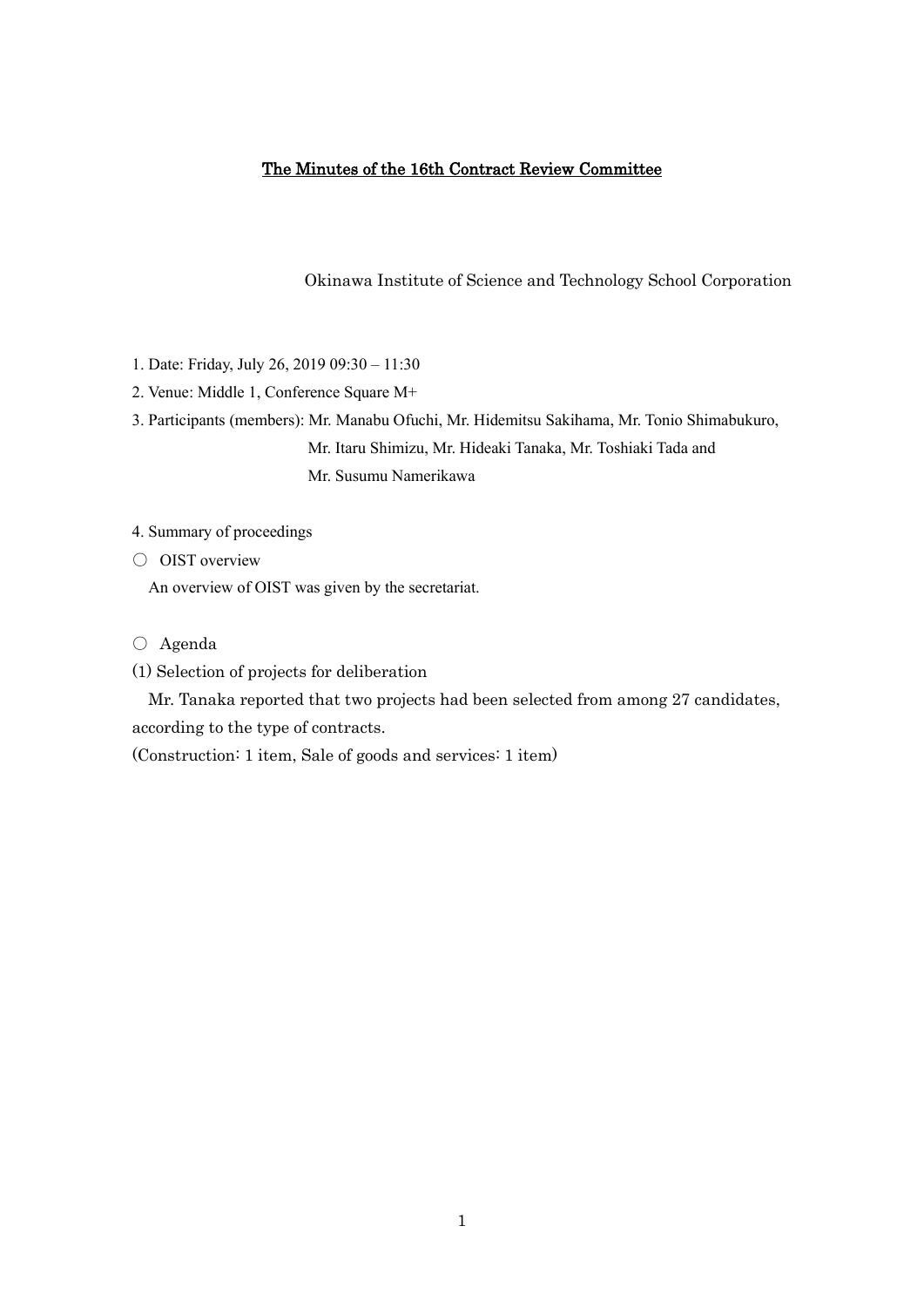## Reasons for selecting the contracts for deliberation

Commissioner in charge: Mr. Tanaka

[Contract for Public construction]

1. General competitive bidding

No. 14: Project to reinforce the water intake functions of the Marine Science Station of Okinawa Institute of Science and Technology Graduate University

Reason for the selection:

Reasons include the large monetary amount of the contract, the fact that there was only one bidder in the tender and the need to confirm how the comprehensive evaluation bidding system has been applied.

[Contract for sale of goods and services]

2. Negotiated contract No. 24: Pantheon Hosting Service

Reason for the selection:

Reasons include the large monetary amount of the contract, the need to verify the justification for the negotiated contract and the need to confirm the reason why general competitive bidding could not be carried out.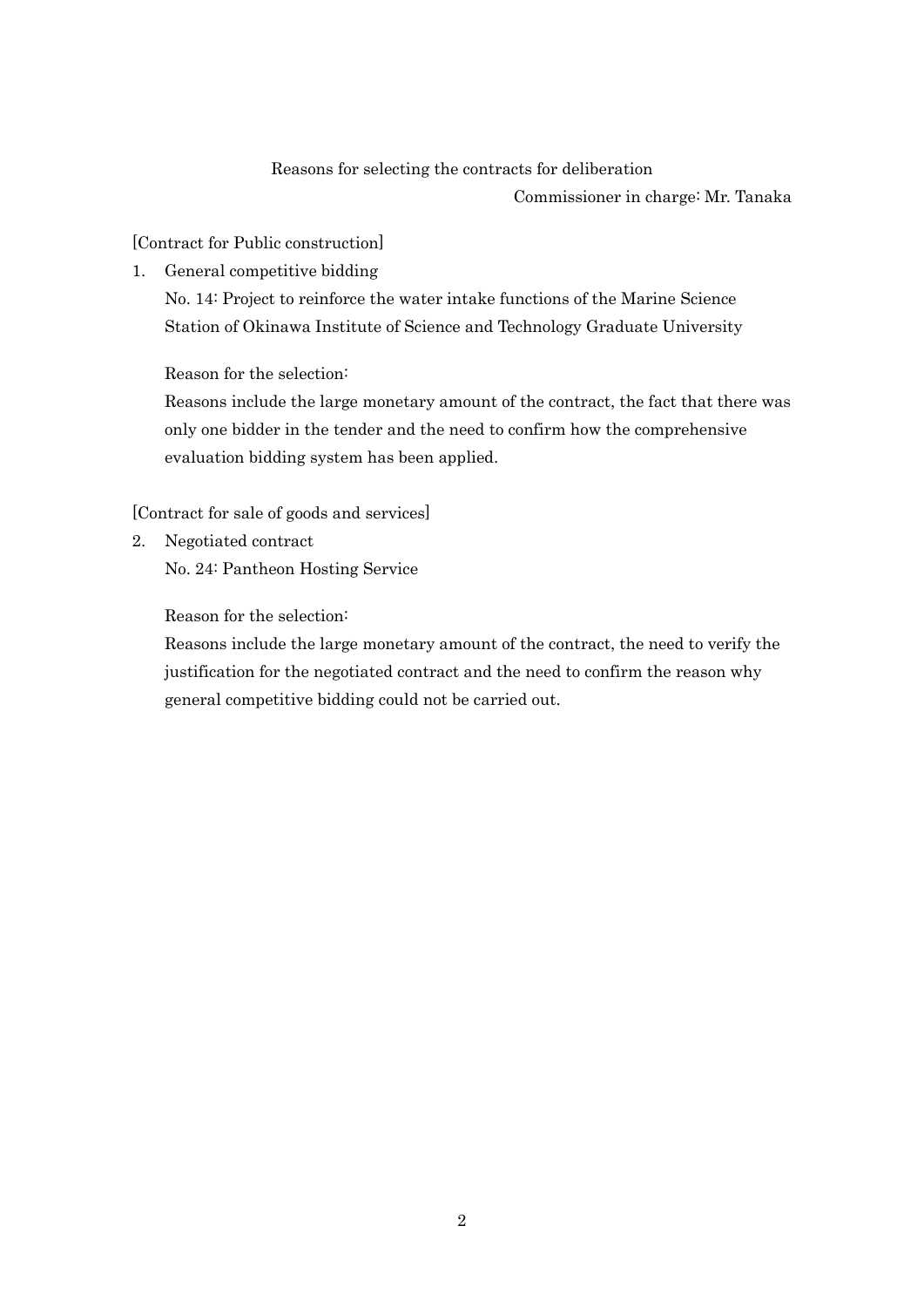#### (2) Deliberation regarding individual agenda items

### ① General competitive bidding

Project to reinforce the water intake functions of the Marine Science Station of Okinawa Institute of Science and Technology Graduate University

- ⚫ Work to install water intake pipes to supply seawater to the OIST Marine Science Station to be built in Seragaki Fishing Port
- ⚫ The contractor will carry out this construction taking full responsibility for all stages from surveying to research, design, construction and construction management.
- ⚫ The contractor will be selected through the comprehensive evaluation bidding system.
- ⚫ The purpose of this construction is to change the water intake method and the water intake depth of the seawater facility that supplies seawater to the Marine Science Station and ensure a stable year-round supply of seawater at optimal water temperature and water quality for raising marine organisms required for research.
- ⚫ It is presumed that there was only one bidder because the construction would take place in a section of the sea with high waves; because the provision of a stable supply of clean seawater was a condition of this contract; and because the other contractors were busy, etc.
- When the basic plan was drafted, several contractors were interviewed and in light of the status of damages from previous typhoons, OIST settled on the construction method, which would meet the installation requirements of the seawater facility.
- ⚫ The reasons why the comprehensive evaluation bidding system was adopted
	- ① Because conventional competitive bidding processes posed the major problem of not being able to eliminate contractors with questionable execution capabilities.
	- ② Given that this would be a special kind of construction, it was believed that conducting an evaluation of the construction technology in line with the surrounding environment, would enable OIST to raise the quality of the construction, shorten the construction period, reduce total costs including running costs and meet social demands such as the protection of the natural environment.
	- ③ It was determined that a comprehensive evaluation of the technological capabilities and construction price was necessary.
- ⚫ Benefits of a blanket order
	- ① Responsibility for the research, design and construction can be centralized.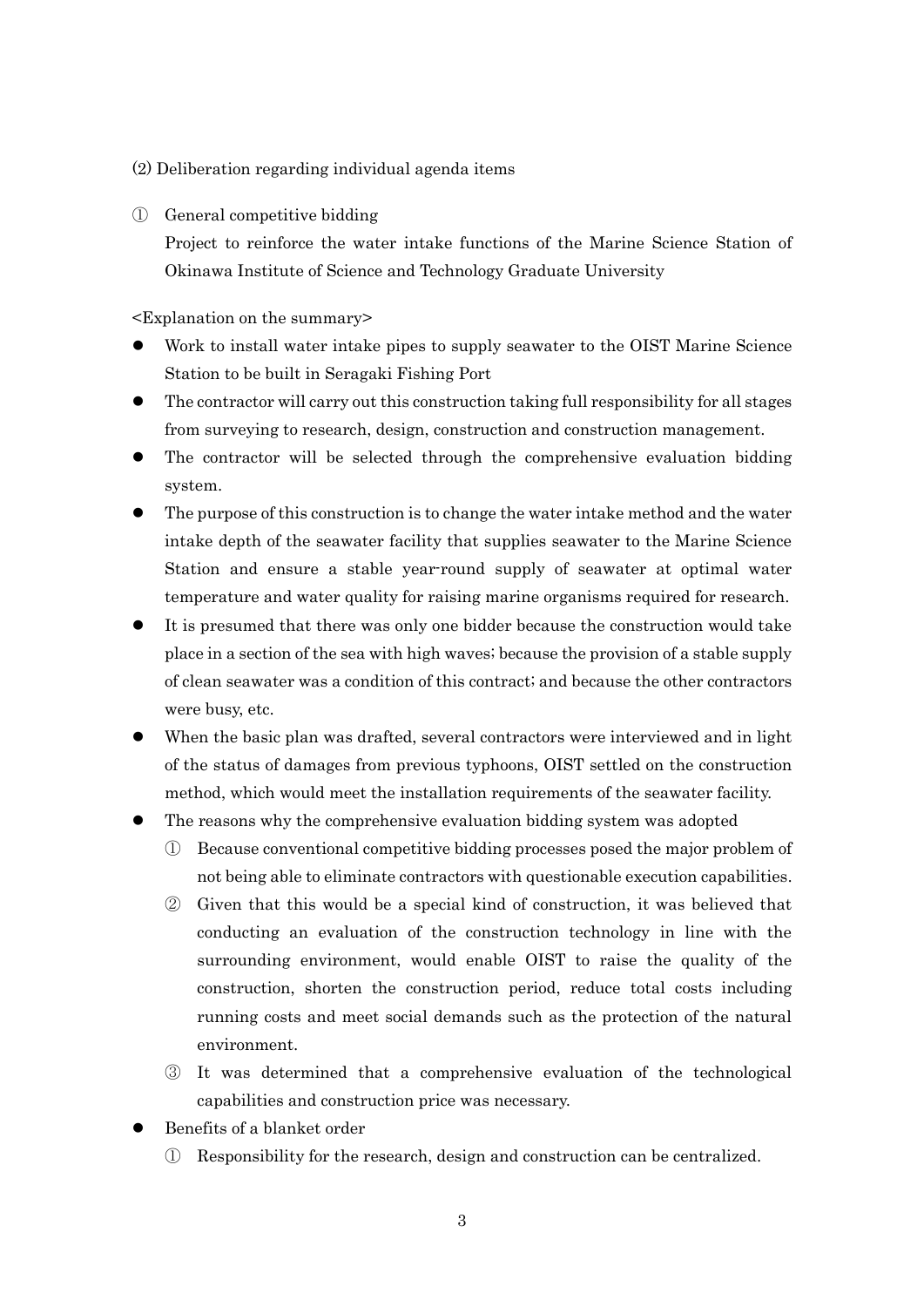- ② The duration of the project can also be shortened because it will allow for a smooth transition from research to design and to construction.
- ③ As this budget was a supplementary budget, quick execution was required. Accordingly, a smooth transition to the project was required.
- ④ The blanket order allowed OIST to expedite the finalization of the business costs.

| Comments from the committee members         | <b>Explanation from OIST</b>                |
|---------------------------------------------|---------------------------------------------|
| Did OIST hold a briefing session for the    | Since the project was tendered through      |
| construction? How many contractors          | electronic bidding, there was no briefing   |
| attended the briefing session? Has the      | session, as such, with all the contractors  |
| bidder<br>undertaken<br>successful<br>other | present.                                    |
| similar construction projects?              | In the planning stage, we interviewed       |
|                                             | several<br>contractors<br>and<br>gathered   |
|                                             | information on construction methods.        |
|                                             | During these interviews, we learned of      |
|                                             | cases of similar constructions where the    |
|                                             | design and construction work had been       |
|                                             | ordered separately, and when damage         |
|                                             | occurred during construction, a separate    |
|                                             | contractor had to do the design over again  |
|                                             | but other problems occurred, such as        |
|                                             | flaws in the ground, resulting in the       |
|                                             | suspension of the construction.             |
|                                             | We assumed that by placing a blanket        |
|                                             | order<br>for<br>research,<br>design<br>and  |
|                                             | construction, the chain of responsibility   |
|                                             | would be clarified and that the flaws in    |
|                                             | the construction would be eliminated.       |
|                                             | In fact, only one group joined the bidding. |
|                                             | We believe that this was because it was     |
|                                             | around the time of supplementary            |
|                                             | budgets and not many contractors could      |
|                                             | join the bidding at this time.              |
| Why was the successful bidder able to       | This contractor had been enthusiastic       |
| participate?                                | from the interview stage and had made       |
|                                             | various proposals. However, in order to     |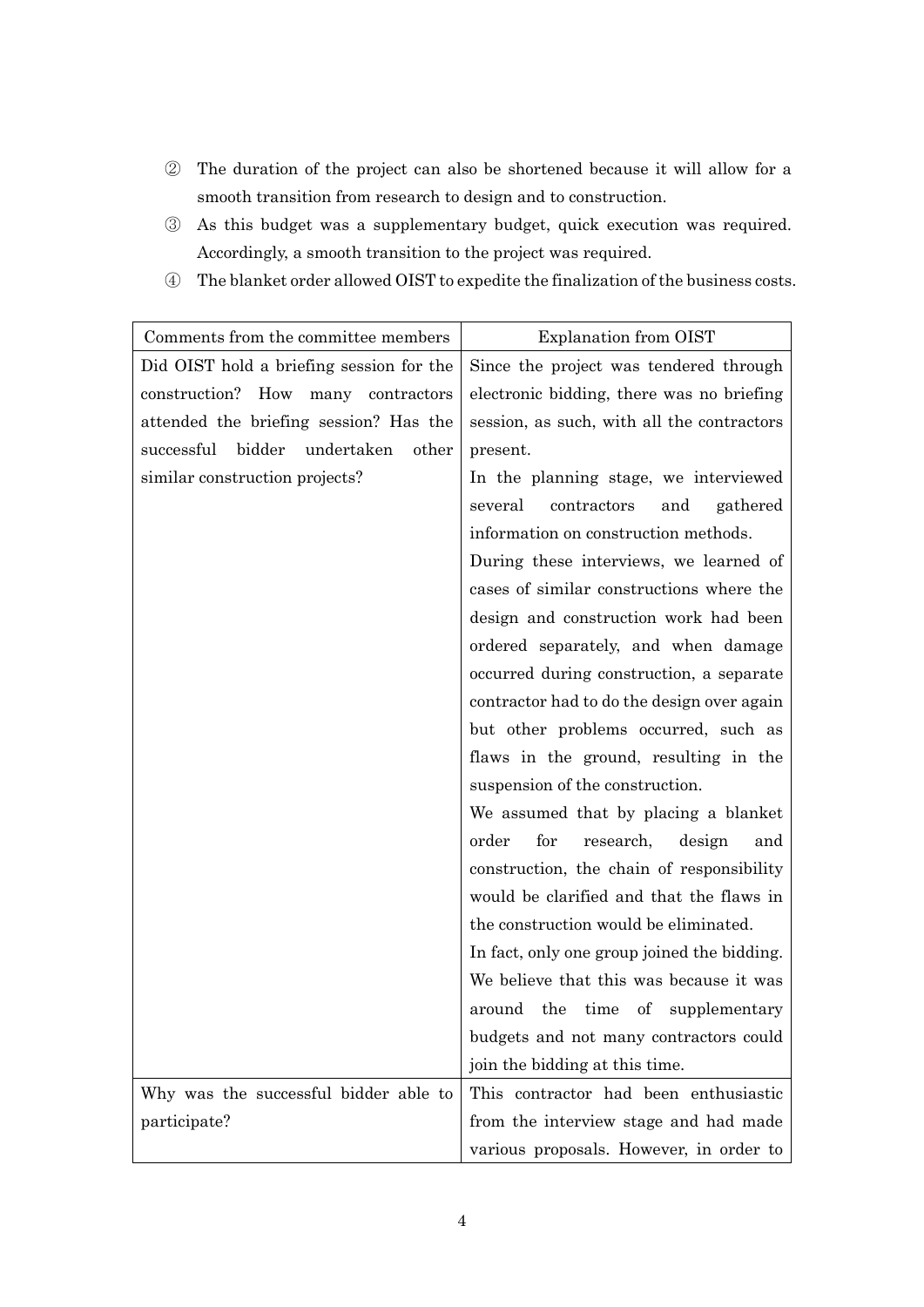|                                             | prevent the information from becoming           |
|---------------------------------------------|-------------------------------------------------|
|                                             | biased, we conducted interviews with a          |
|                                             | number of contractors.                          |
| Has the facility commenced operations?      | It is currently being designed.                 |
| In a comprehensive evaluation bidding       | Evaluation criteria have been set for each      |
| system, when there is only one bidder, will | evaluation item<br>in the<br>evaluation         |
| it not end up being a mere confirmation of  | document and if the evaluation is               |
| the minimum requirements?                   | "Inappropriate," the bidder will be given a     |
| If, for example, the only bidder was of     | "Disqualification." Even in tenders with        |
| questionable quality, will there be a       | only one bidder, if a "Disqualification"        |
| retendering?                                | evaluation is given, the contract cannot be     |
|                                             | awarded.                                        |
| Given that the JV system was adopted,       | As OIST does not use registration systems       |
| were any predictions made on how many       | such as CORINS (Note 1), we did not             |
| contractors would participate in the        | make any predictions on the number of           |
| bidding?                                    | bidders.                                        |
|                                             | However, judging from the advance               |
|                                             | interviews, we had assumed that a               |
|                                             | number of contractors would make a bid.         |
|                                             |                                                 |
|                                             | <b>CORINS/TECRIS</b><br>(Note<br>1)<br>is<br>an |
|                                             | information database of construction and        |
|                                             | project records which gathers the records       |
|                                             | of public works and projects contracted by      |
|                                             | companies and which allows both the             |
|                                             | public organizations, which are<br>the          |
|                                             | project owners, and the contracting             |
|                                             | companies to share and utilize such             |
|                                             | information.                                    |
| With interviews, only the contractors that  |                                                 |
| OIST is familiar with will be contacted.    |                                                 |
| Isn't it necessary to use systems such as   |                                                 |
| the CORINS to get to know contractors       |                                                 |
| with track records on a national level?     |                                                 |
| Public organizations such as the national   |                                                 |
| and prefectural governments use the         |                                                 |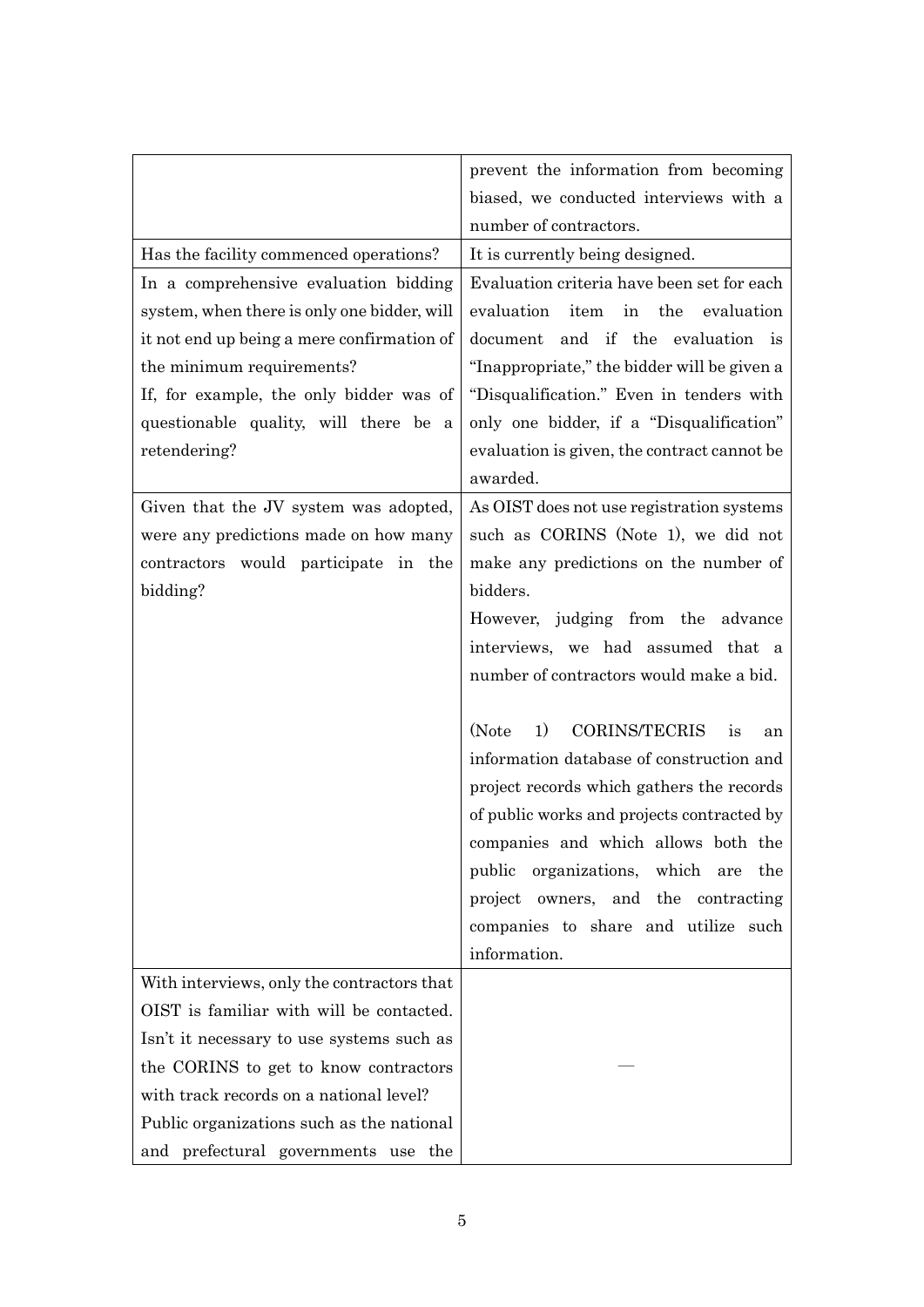| system.                                     |                                                    |
|---------------------------------------------|----------------------------------------------------|
| The tenders of public organizations are     | OIST did not have the information on               |
| generally based on the concept of separate  | consultants specializing in this type of           |
| and divide. Accordingly, the design and     | specific port construction work. From the          |
| construction elements are<br>conducted      | advance interviews, we decided that it             |
| separately in many cases. In this contract, | was not necessary to focus on the JV with          |
| the conditions for the JV specify similar   | consultants.                                       |
| construction companies. As for the JV,      |                                                    |
| didn't anybody think of the combination of  |                                                    |
| a civil engineering consultant for the      |                                                    |
| design and a construction firm for the      |                                                    |
| construction work?                          |                                                    |
| When the JV consists exclusively of         | With regard to design, it is defined in the        |
| construction<br>companies,<br>there<br>are  | eligibility requirements for taking part in        |
| concerns about whether the design will be   | the tender. And we confirmed that the              |
| appropriately handled.                      | bidder had met these requirements.                 |
| When conducting the evaluation, did you     |                                                    |
| find out whether the bidder had a design    |                                                    |
| division and did you research the bidder's  |                                                    |
| design track record?                        |                                                    |
| What were the eligibility requirements?     | The eligibility requirements specify that          |
|                                             | the person in charge of design must be a           |
|                                             | First-Class Architect,<br>professional<br>$\rm{a}$ |
|                                             | engineer pursuant to the Professional              |
|                                             | Engineer Act or a supervising engineer             |
|                                             | with qualifications that are equivalent or         |
|                                             | higher. Additionally, the person in charge         |
|                                             | of the construction must be a First-Class          |
|                                             | Engineering Works Execution<br>Civil               |
|                                             | Managing Engineer or an engineer with              |
|                                             | qualifications that are equivalent or              |
|                                             | higher.                                            |
|                                             | Furthermore, in the comprehensive                  |
|                                             | evaluation, the<br>criteria<br>for design          |
|                                             | specifies "a design concept, hydraulic             |
|                                             | calculations, a general form of the water          |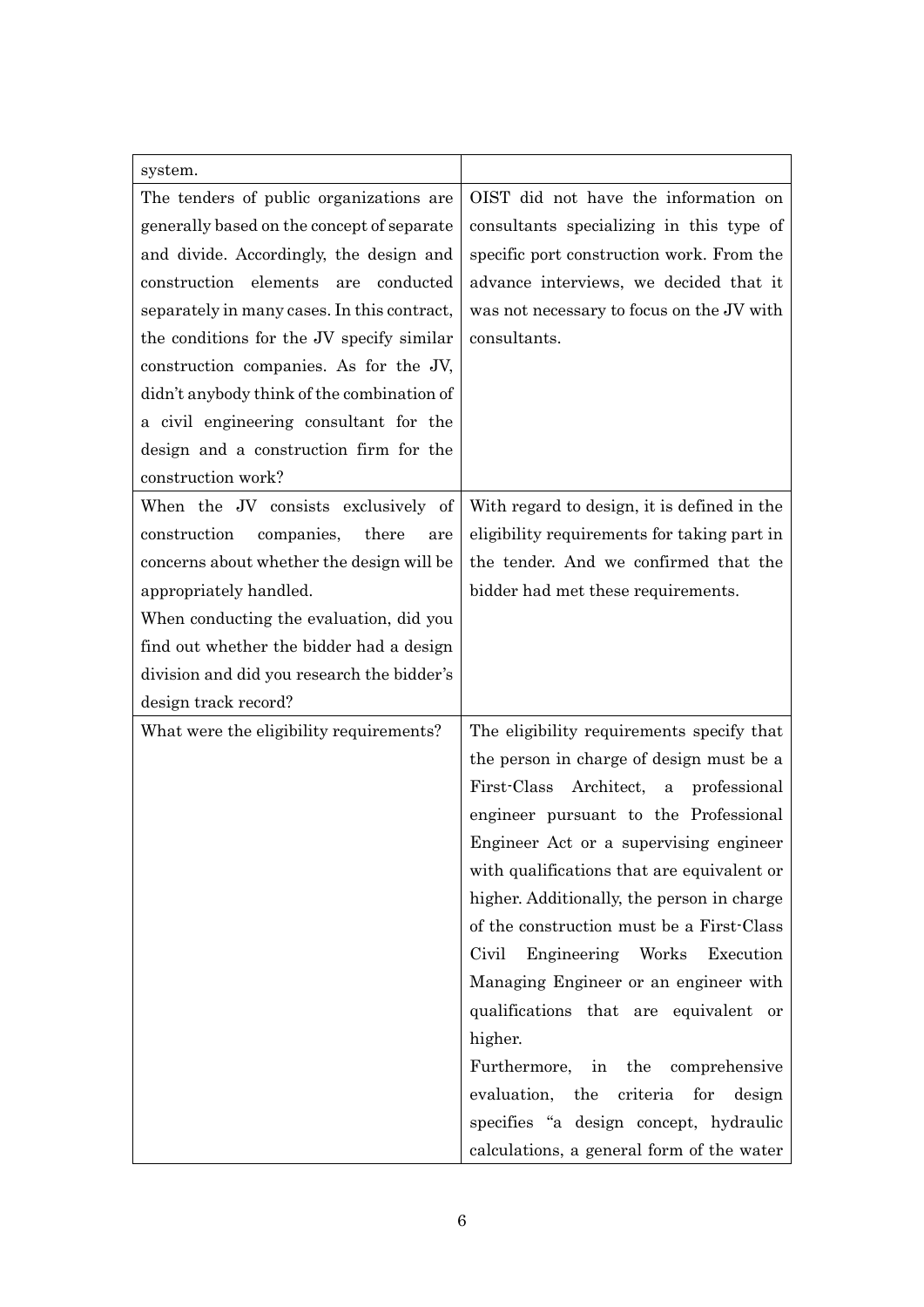|                                             | inlet, the grounds for determining the      |
|---------------------------------------------|---------------------------------------------|
|                                             | type of pipes and a proposal of measures    |
|                                             | to protect the water inlet and intake pipes |
|                                             | from high waves."                           |
|                                             | Screening was conducted under the           |
|                                             | condition that the candidate would be       |
|                                             | disqualified if deemed lacking in design    |
|                                             | capabilities in the written proposal.       |
| There are very few examples of public       | In the future, we plan to reflect the       |
| organizations giving out blanket orders     | methods for setting conditions when         |
| including<br>design<br>to<br>construction   | placing orders that combine design and      |
| companies.                                  | construction, as you have pointed out, and  |
| When a construction company wins the        | methods of predicting the number of         |
| bid and contracts out the project to a      | potential contractors.                      |
| consultant, there is a possibility that the |                                             |
| quality of the project will not be          |                                             |
| maintained.                                 |                                             |
| If blanket orders are to be given, going    |                                             |
| forward it would probably be better to      |                                             |
| establish conditions that would ensure      |                                             |
| the design is conducted from an equal       |                                             |
| footing, such as a JV with a design         |                                             |
| consultant.                                 |                                             |
| In my opinion, it is probably better to     |                                             |
| divided<br>place<br>separate and<br>orders  |                                             |
| whenever possible.                          |                                             |
| What was the score of the successful        | In the comprehensive evaluation, the        |
| bidder in the comprehensive evaluation?     | bidder scored 16.8 out of 30.               |
| Given that there was only one bidder, does  |                                             |
| this mean that the project would have       |                                             |
| been awarded to this bidder as long as      |                                             |
| there were no disqualifying conditions?     |                                             |
| 16.8 an acceptable score in the<br>$\ln$    | There will be a certain amount of           |
| comprehensive evaluation?                   | variation in the scores according to the    |
|                                             | evaluations of the members of the           |
|                                             | procurement committee.                      |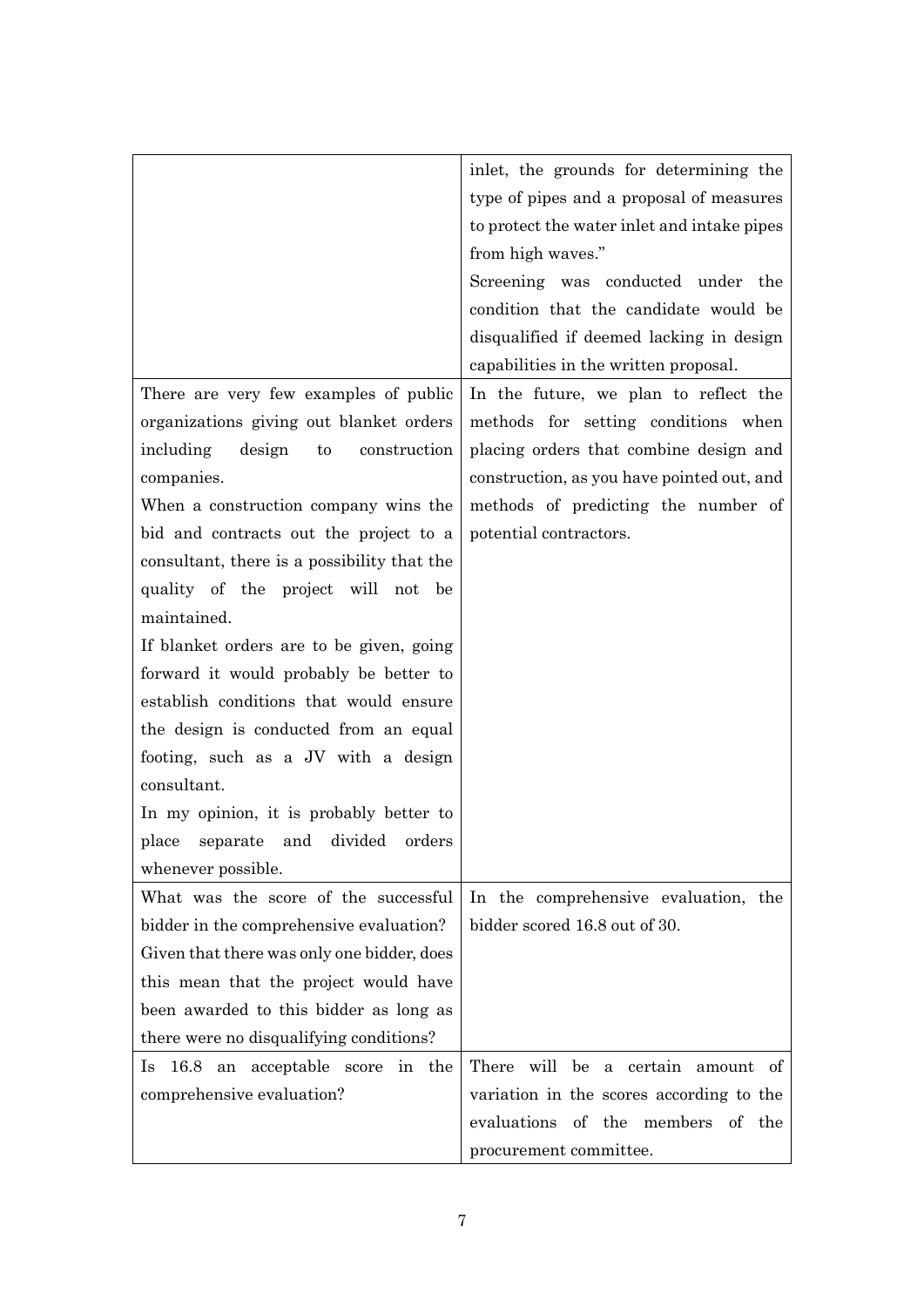|                                             | Given that there was only one bidder this    |
|---------------------------------------------|----------------------------------------------|
|                                             | time and we could not compare the bidder     |
|                                             | with other contractors, I cannot say for     |
|                                             | sure but since the bidder did not have any   |
|                                             | "Disqualifications" and scored more than     |
|                                             | half of the points, the bidder is thought to |
|                                             | be on acceptable levels.                     |
| I think adopting the design-build system    | In this project, we went ahead and placed    |
| was an effective move, given that, in this  | the order with no experience of offshore     |
| project, changes could occur after the      | engineering and with little information.     |
| commencement of construction.               | I regret that we didn't make enough          |
| For OIST, this system with centralized      | efforts to reduce the risks associated with  |
| would<br>be<br>responsibility<br>convenient | placing the order for the project.           |
| considering the risk of design changes.     |                                              |
| However, isn't this being perceived as a    |                                              |
| risk by the contractor?                     |                                              |
| Additionally, the time of order is the end  |                                              |
| of the year.                                |                                              |
| If we want to avoid tenders with single     |                                              |
| bidders in the future, I think we should    |                                              |
| take into account these two points.         |                                              |
| We will review the background of how this   |                                              |
| became a tender with only one bidder. It    |                                              |
| is important that the results are also      |                                              |
| reviewed to see whether the project was     |                                              |
| completed properly including the risk of    |                                              |
| changes during the construction and that    |                                              |
| such information is utilized in future      |                                              |
| tenders.                                    |                                              |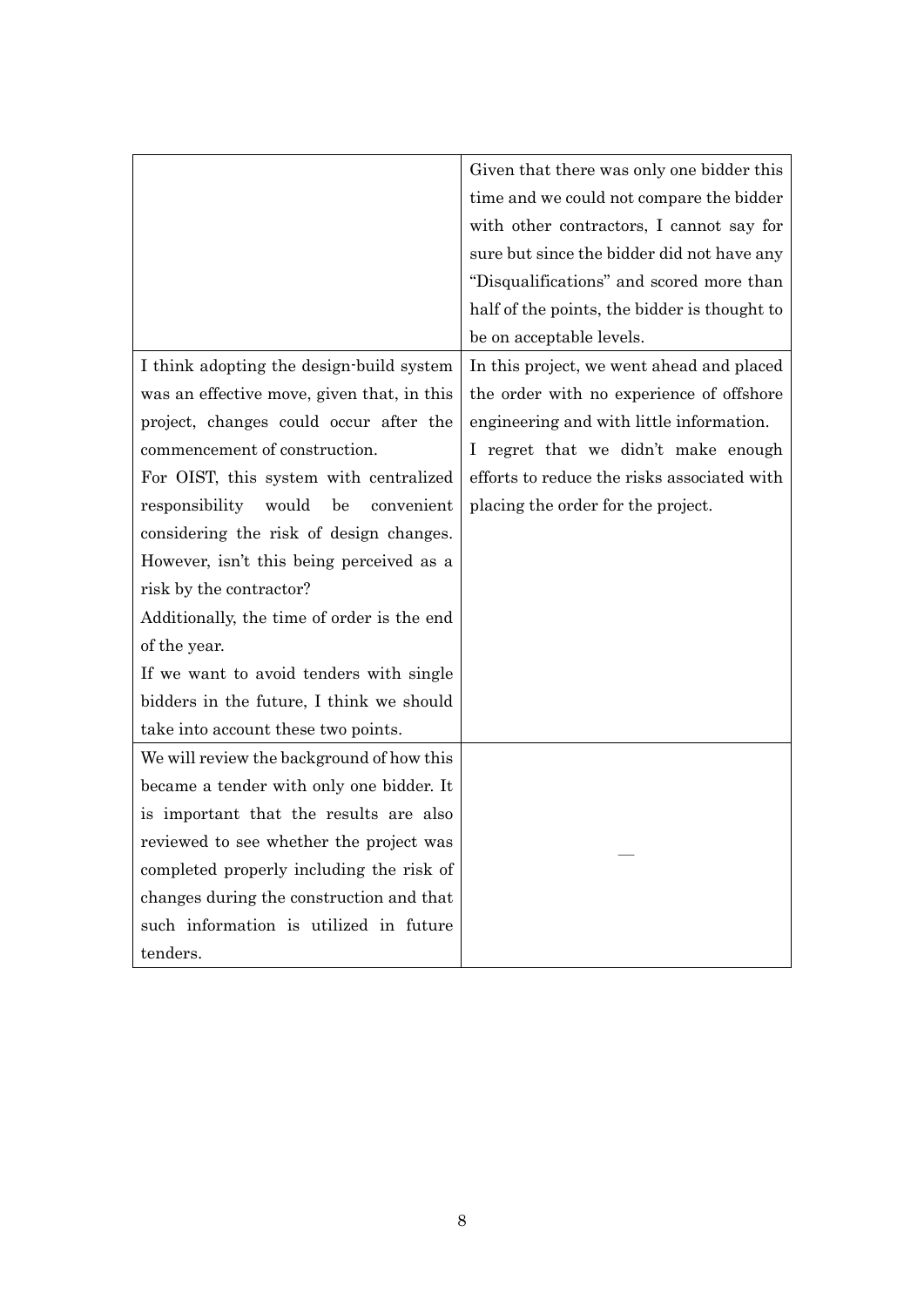2. Negotiated contract Pantheon Hosting Service

- ⚫ Hosting services and security support for transitioning to Pantheon cloud services for the purpose of consolidating the OIST website.
- Pantheon Systems, Inc. ("Pantheon") provides cloud hosting, security updates, management support and an integrated platform for web development.
- ⚫ We compared the usability, development environment and management structure of the 13 candidates and Pantheon was selected as the counterparty because it met all the conditions required by OIST.
- ⚫ Compared to the previous hosting vendors, which were selected mainly for their customization qualities, the transition to Pantheon cloud services has made it possible to directly set the cloud resources and led to the reduction in the manhours of the staff involved in its administration.
- ⚫ The reason why general competitive bidding was not used The negotiated contract was used because given that a direct contract with Pantheon was possible, there was no room to consider general competitive bidding for the purchase or the contract.

| Comments from the committee members        | Explanation from OIST                                                          |
|--------------------------------------------|--------------------------------------------------------------------------------|
| Has OIST used domestic vendors for         | We had previously contracted an overseas                                       |
| hosting services until now?                | vendor but it was taking so much time for                                      |
|                                            | development and administration on the                                          |
|                                            | OIST side that we were considering                                             |
|                                            | purchasing products<br>from<br>other                                           |
|                                            | companies.                                                                     |
| Is Pantheon an American company? Does      | Yes, it is an American company and it has                                      |
| it have a distributor in Japan?            | no distributor in Japan. We were able to                                       |
|                                            | conclude a direct contract for these                                           |
|                                            | services.                                                                      |
| Will OIST be able to receive services such | There will be no problems with the                                             |
| as maintenance appropriately without a     | services. We will move the existing                                            |
| distributor in Japan?                      | content to Pantheon's server and receive                                       |
|                                            | Pantheon's hosting services for one year.                                      |
|                                            | Will the services be user-friendly for We became able to entrust the work that |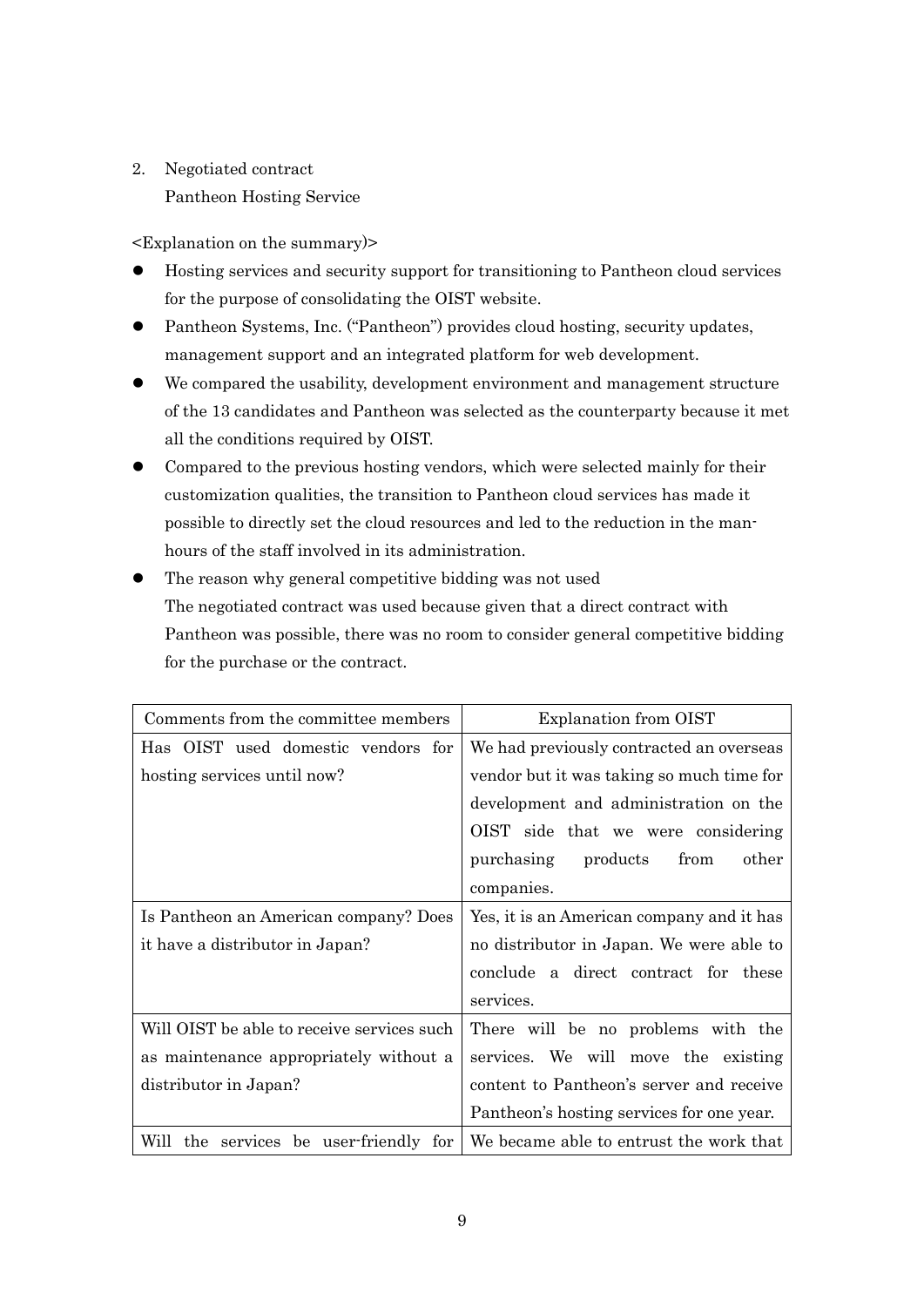| OIST?                                       | OIST had been doing to Pantheon.            |
|---------------------------------------------|---------------------------------------------|
| A negotiated contract will require price    | In this case, we decided that a comparison  |
| negotiations. How was the target price      | with public estimation materials (e.g. unit |
| calculated?                                 | price of a system engineer per day) would   |
|                                             | not be appropriate, and accordingly set     |
|                                             | the provisional quotation as the target     |
|                                             | price.                                      |
| In the price negotiations, how did you set  | submitting<br>When<br>the<br>provisional    |
| the reasonable price on the part of OIST?   | quotation, price negotiations had already   |
|                                             | taken place between the originating         |
|                                             | division (Digital Services Section) and     |
|                                             | Pantheon.                                   |
| Although this is a new contract, what was   | The contract amount was approximately       |
| the contract amount with the previous       | 5.5 million yen.                            |
| counterparty?                               |                                             |
| How much is the new contact?                | The new contract is approximately 39.0      |
|                                             | million yen.                                |
|                                             | Under the previous service contract, the    |
|                                             | system was operated and managed by          |
|                                             | having two OIST employees on constant       |
|                                             | duty. These two employees resigned.         |
|                                             | Considering we outsource this work, the     |
|                                             | new contract is not necessarily that        |
|                                             | expensive.                                  |
| Does that mean you made comparisons         | We made comparisons that included           |
| including the personnel costs of two        | personnel costs and system migration.       |
| employees?                                  |                                             |
| I think an explanation of the situation     |                                             |
| including the personnel costs, system       |                                             |
| migration and usability, should be given.   |                                             |
| materials that include<br>Additionally,     |                                             |
| research on the prices of other vendors     |                                             |
| should be provided as grounds for           |                                             |
| concluding a negotiated contract.           |                                             |
| research<br>conducted<br>Was<br>other<br>on | We did not research Pantheon's work with    |
| companies using Pantheon's services?        | other companies.                            |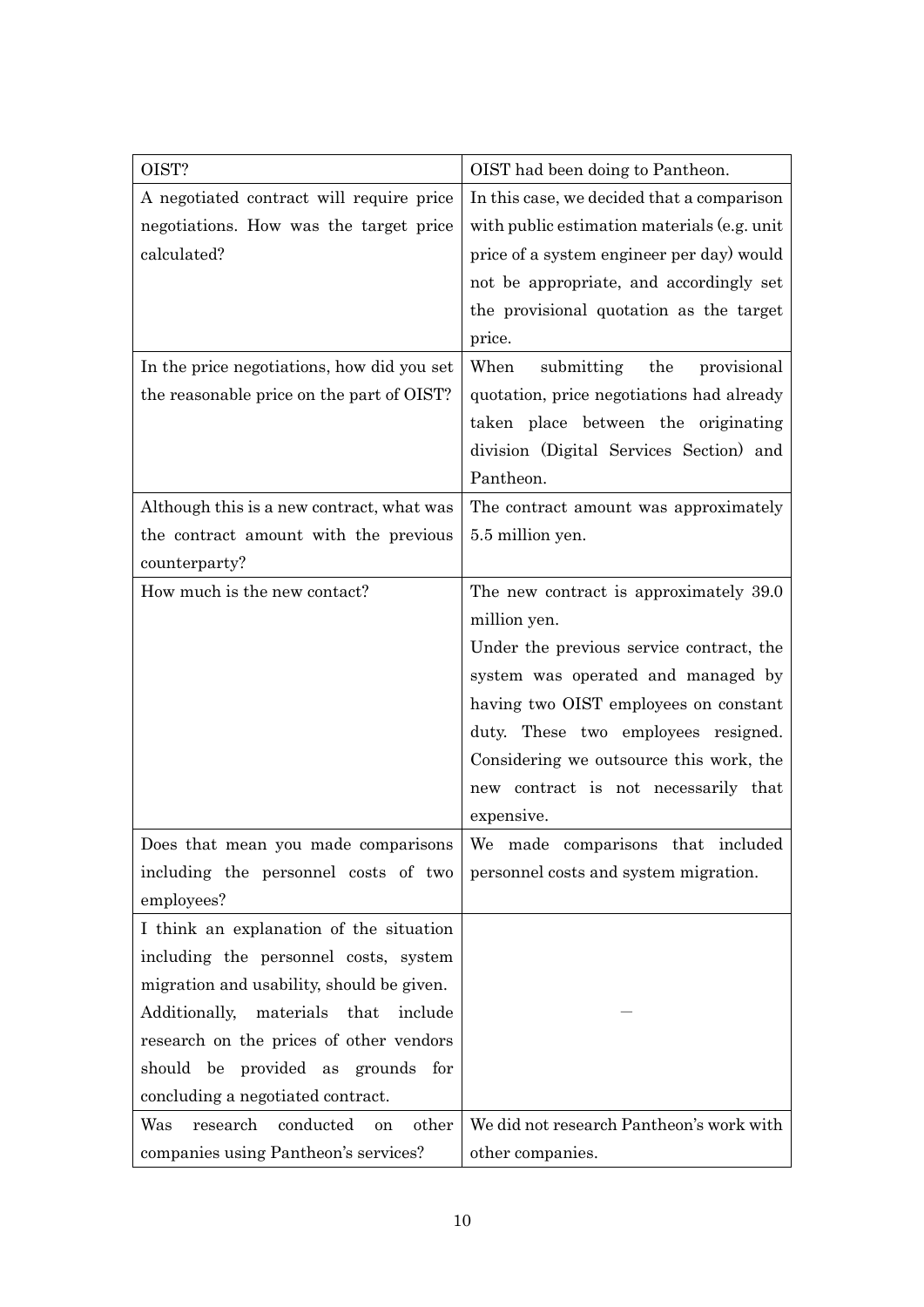| How did you find Pantheon's services?        | The person in charge of the originating |
|----------------------------------------------|-----------------------------------------|
|                                              | division conducted a benchmark study    |
|                                              | and found Pantheon's services.          |
| OIST is required to properly explain why     |                                         |
| it concluded a negotiated contract.          |                                         |
| We are not saying that it is wrong to        |                                         |
| conclude a negotiated contract but unless    |                                         |
| OIST can prove that a negotiated contract    |                                         |
| results in better performance, it will be    |                                         |
| subject to superficial criticism saying that |                                         |
| OIST is concluding "too many negotiated"     |                                         |
| contracts."                                  |                                         |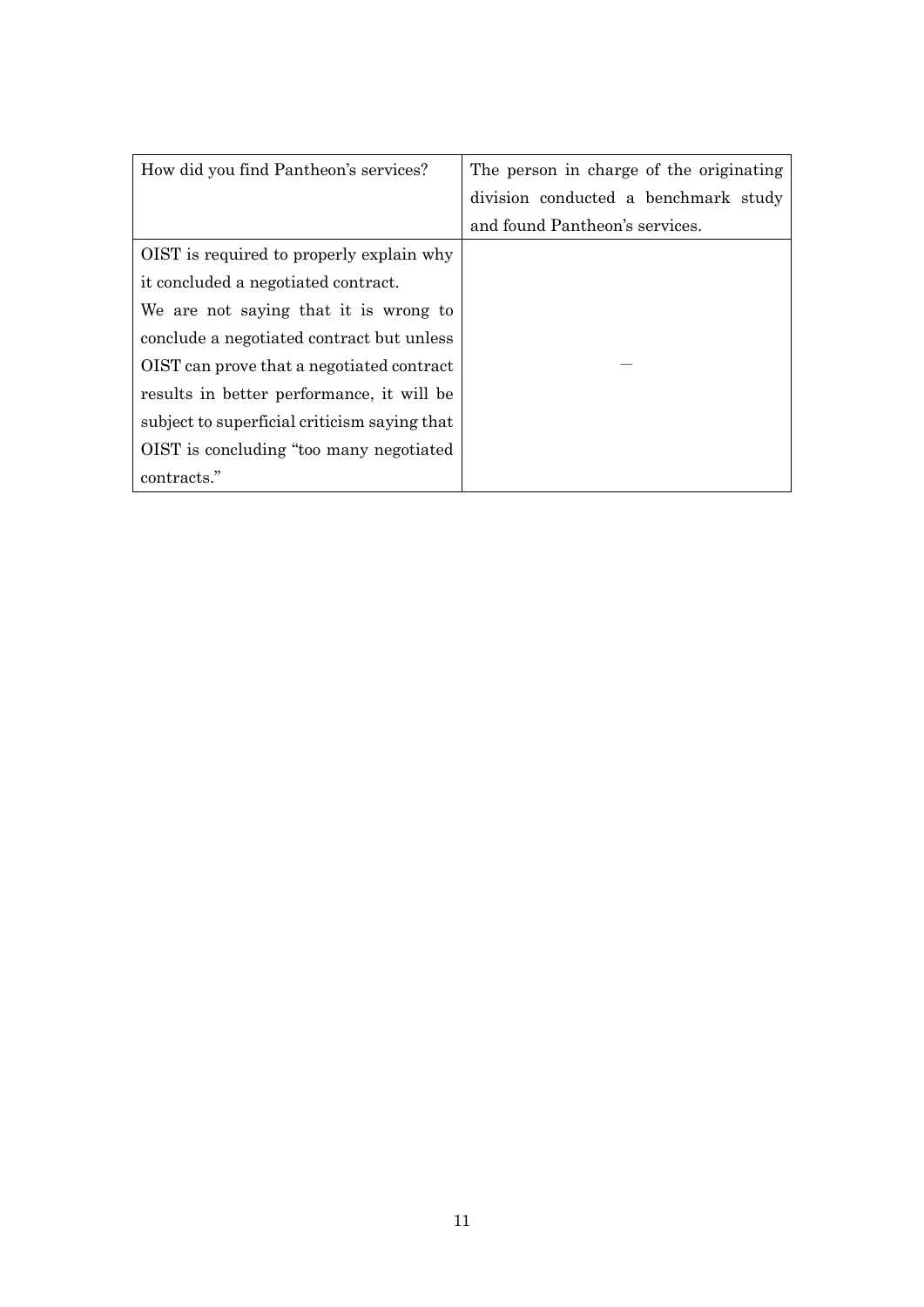(3) Report and request for advice by OIST

① The Budget Execution Examination by the Ministry of Finance (MOF)

- ⚫ The results of the MOF Budget Execution Examination for 2019 was announced on June 25, 2019.
- ⚫ Overview of the Budget Execution Examination
	- $\checkmark$  Efforts to review the budget and enhance the efficiency of budget execution by having staff in charge of the budget at the Budget Bureau of the Ministry of Finance and staff of the Local Finance Bureaus conduct surveys on the status of budget execution and point out areas for improvement.
	- $\checkmark$  The survey has been conducted every year since FY2002.
	- $\checkmark$  The cases subject to the examination are announced each year around March or April. This year they were announced on March 26.
	- $\checkmark$  There were 44 cases subject to the examination this year and OIST was included. (There are 40 to 50 cases each year.)
	- $\checkmark$  The onsite survey of OIST was conducted by MOF employees in late April.
	- $\checkmark$  The onsite survey was conducted through interviews and the submission of documents.
- ⚫ Points of view of OIST's Budget Execution Examination
	- ① The results of the research generated as a result of the public funds
	- ② Status of obtaining external funds
	- ③ Business evaluations and faculty evaluations
	- ④ Procurement and facility maintenance
- ⚫ Materials of the Budget Execution Examination, excerpts from the General Survey sheet (Source: Ministry of Finance)

| 4.            | Procurement and facility maintenance                                         |  |
|---------------|------------------------------------------------------------------------------|--|
| $\circled{2}$ | Survey point of view                                                         |  |
|               | Are efficient and truly competitive methods used in the procurement of       |  |
|               | research equipment, the maintenance of facilities, etc.?                     |  |
| $\circledS$   | Survey results and their analysis                                            |  |
|               | (1) As for the equipment purchase contract results at OIST, the              |  |
|               | percentage of 100% winning bid rate contracts and negotiated                 |  |
|               | contracts account for a large number of contracts contracted by              |  |
|               | competitive bidding.                                                         |  |
|               | (Table 8) Contract status of equipment purchase cost (Last 3 years) has been |  |
|               |                                                                              |  |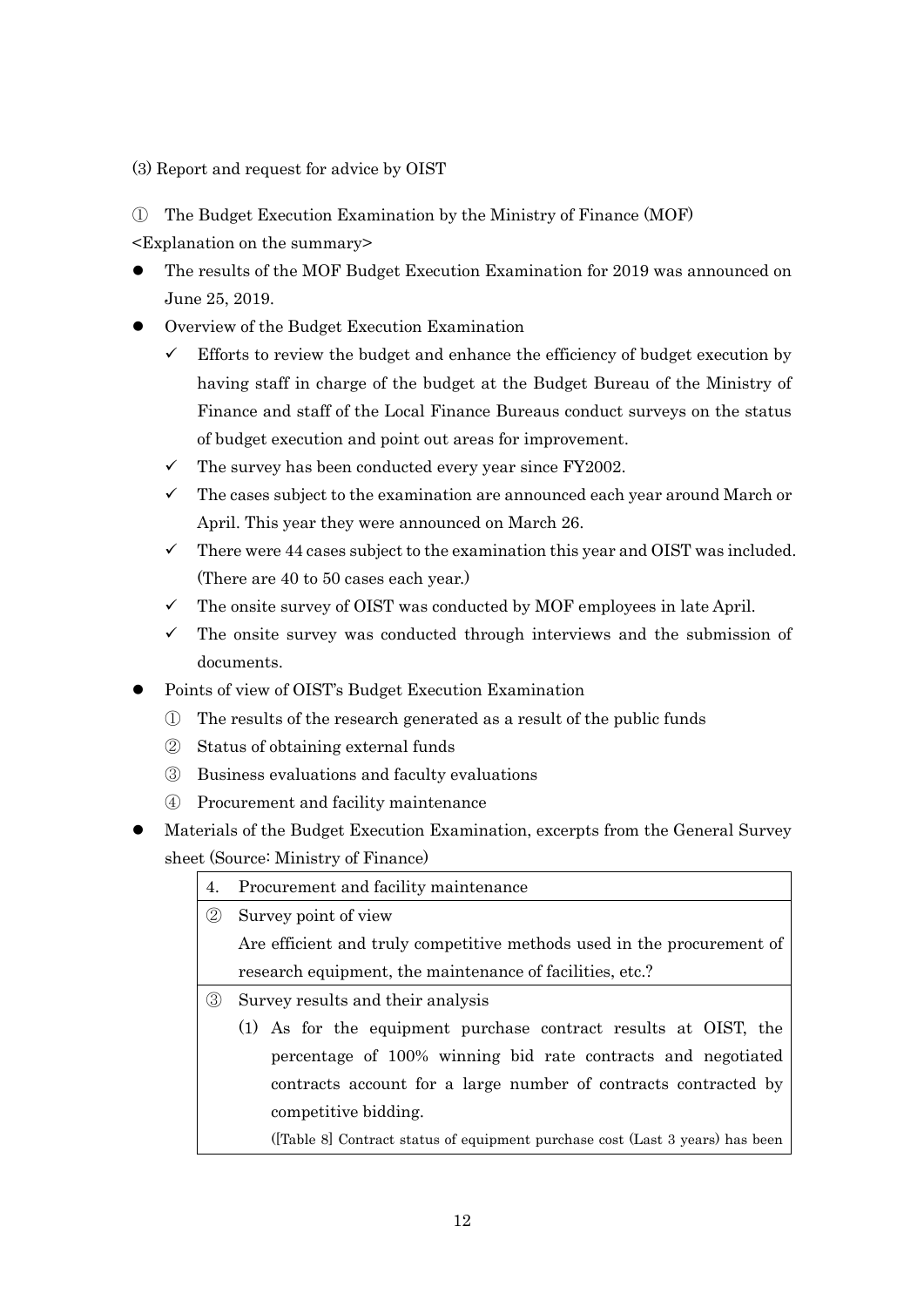omitted.)

|               | (2) | In terms of OIST's facility construction, the construction cost is at a         |
|---------------|-----|---------------------------------------------------------------------------------|
|               |     | high level when compared with the various facility construction costs           |
|               |     | of national universities in Japan.                                              |
|               |     | (Table 9) Comparison of the construction unit prices of OIST research buildings |
|               |     | and (Reference) Cost per square meter of various facilities of national         |
|               |     | universities (FY13-17) have been omitted.)                                      |
| $\circledast$ |     | Future improvements and directionality of examination                           |
|               |     | With regard to procurement, in the cases of negotiated contracts, the           |
|               |     | contracts should be made after verifying the procurement price                  |
|               |     | individually and based on the results, the standards and procedures             |
|               |     | of the negotiated contracts should be reviewed, including the                   |
|               |     | reduction of the small negotiated contract standards, etc.                      |
|               |     | Also, in principle, competitive bidding should be carried out after             |
|               |     | <u>considering specifications that include similar or same equipment</u>        |
|               |     | and devices without excessively restricting specifications, in order to         |
|               |     | use competitive contracts.                                                      |
|               |     | At that time, the bidding procedure does not function as there are              |
|               |     | occasions when contracts with 100% winning bid rates are found,                 |
|               |     | etc., and it should be reviewed including its legitimacy and fairness           |
|               |     | to conduct a fundamental review.                                                |
|               |     |                                                                                 |
|               | ( ) | With regard to facility construction, unless there are special                  |
|               |     | circumstances, cost reduction should be made based on levels up to              |
|               |     | of similar facilities<br>the<br>construction expenses<br>national<br>at         |
|               |     | universities, and <u>for facility construction beyond this, it should be</u>    |
|               |     | <u>implemented utilizing external funds and OIST's funds</u> .                  |
|               |     | The budget for each fiscal year should reflect the streamlining of              |

- ⚫ Comments from OIST (Summary)
	- $\checkmark$  As reported at this Committee, OIST has been making various efforts, in light of OIST's unique situation, to contribute to optimal procurement for researchers as well as reducing costs.

procurement and facility maintenance.

 $\checkmark$  We will continue to make efforts to support research activities as well as reducing costs.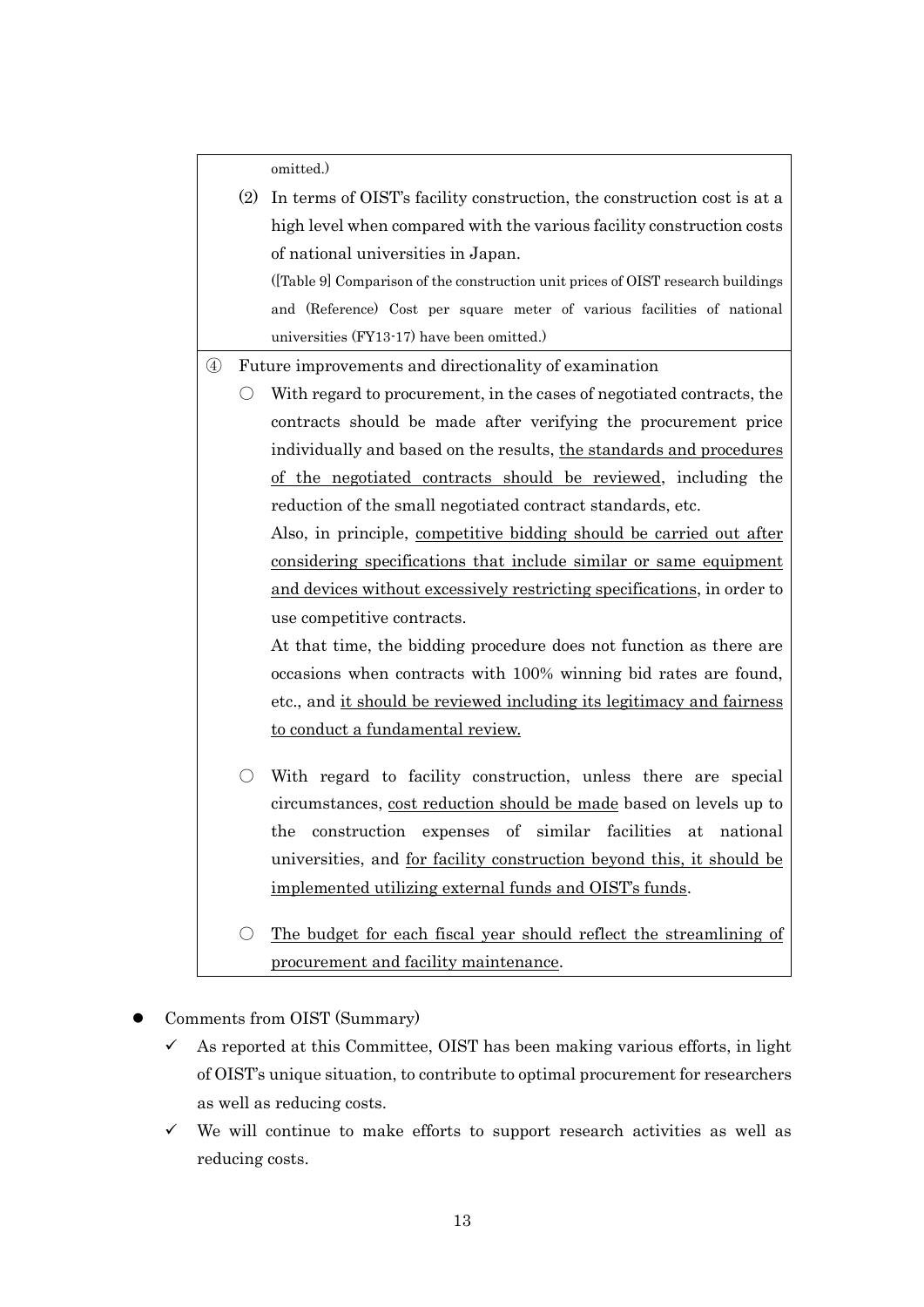- $\checkmark$  Given that it is OIST's mission to do things that other universities cannot, even in terms of administration, OIST finds it unacceptable to be held up against the same standards as the other Independent Administrative Institutions (IAIs).
- $\checkmark$  Especially with regard to the reduction of the criteria for negotiated contracts, it is truly regrettable that we received such comments without the opportunity for discussion or rebuttal.
- Comments by OIST addressed to the MOF have been summarized in the "OIST comments," and we ask the Committee for its opinions on this matter.
- $\checkmark$  The following is the section relating to procurement excerpted from "OIST" comments."
	- Due to the nature of the advanced research of OIST, many cases of procurement are to purchase cutting-edge or specialized research equipment that only one vendor is able to provide. Under such situation, OIST has been examining what kind of procurement method is appropriate considering the peculiarities of the equipment and services and has been making various measures and improvements, instead of applying general competitive bidding uniformly, which requires time and man-hours.
	- With regard to negotiated contracts, upon the transition from IAI which had similar criteria for negotiated contracts to specially established school corporation (2011), OIST had changed its criteria for the smallamount negotiated contract and developed the excellent international research environment by streamlining the procurement procedures.
	- $\checkmark$  The ultimate purpose of procurement is to provide goods and services that meet the purpose of the research in a timely manner within the budget restriction and to contribute to the development of a research and education environment which is attractive for researchers.
	- In addition, while optimizing the tender procedures, it is also necessary to reduce the costs for procurement activities by selecting the most appropriate procurement method. We would get our priorities wrong if we were to hinder research activities by spending too much time and cost on these procedures.

| Comments from the committee members                                             | Explanation from OIST |
|---------------------------------------------------------------------------------|-----------------------|
| Since OIST has been making efforts to   OIST's opinions have been summarized in |                       |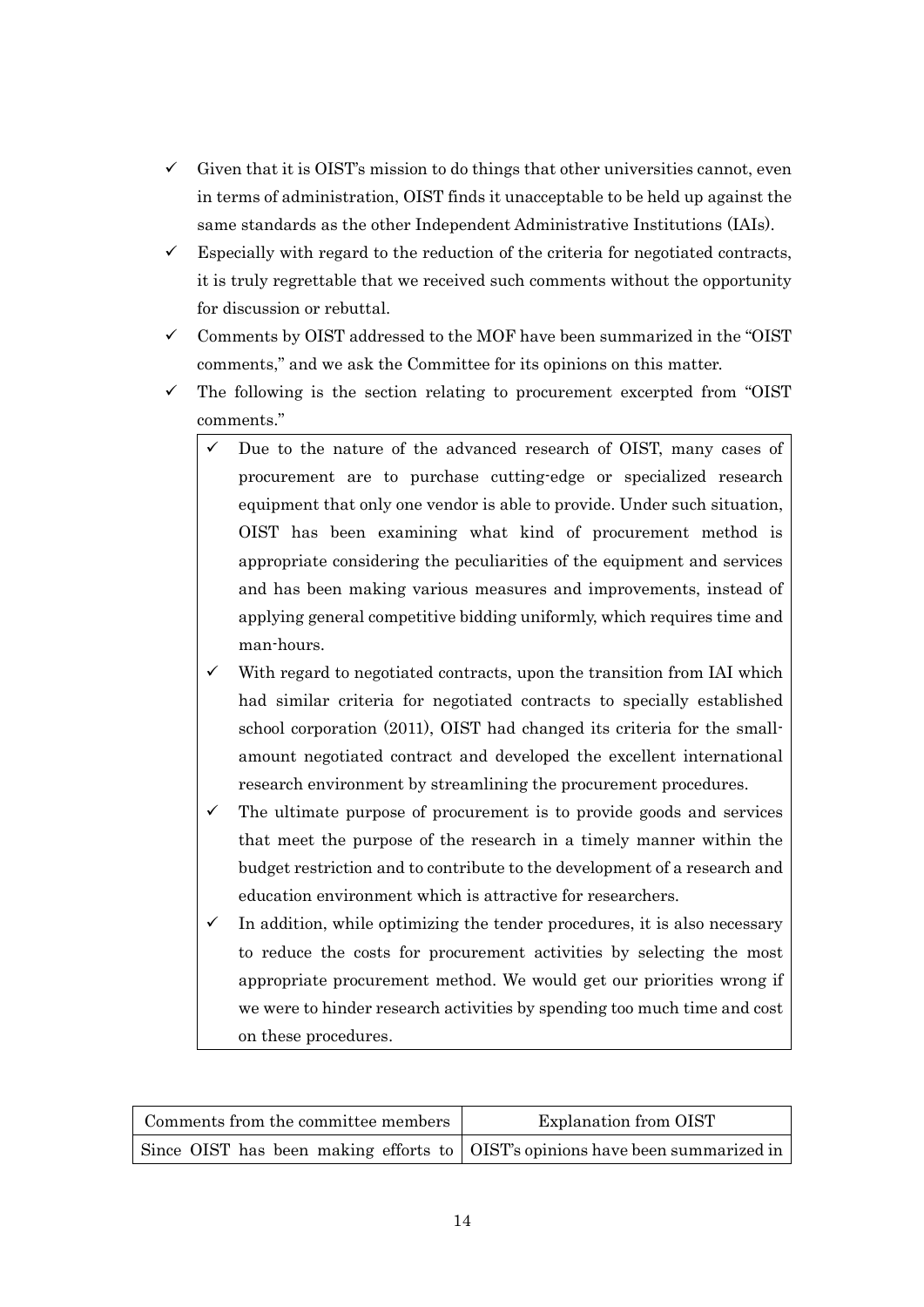| improve its procurement activities it           | the "OIST comments."                       |
|-------------------------------------------------|--------------------------------------------|
| should properly summarize its opinions.         |                                            |
| Specifically, what type of examination          | We submitted a list of contracts in        |
| was conducted on procurement?                   | advance.                                   |
|                                                 | In the course of the examination, we       |
|                                                 | explained the situation surrounding the    |
|                                                 | increase in negotiated contracts and       |
|                                                 | contracts with 100% winning bid rates      |
|                                                 | but with regard to the reduction of the    |
|                                                 | criteria for negotiated contracts, we      |
|                                                 | received no questions in advance and       |
|                                                 | there was no discussion on the day of the  |
|                                                 | onsite survey.                             |
| the<br>The<br>criteria<br>for<br>comments<br>on |                                            |
| negotiated<br>contracts<br>and<br>general       |                                            |
| competitive<br>bidding<br>be<br>seem<br>to      |                                            |
| perfunctory.                                    |                                            |
| Will OIST need to explain itself regarding      | OIST does not necessarily need to bring it |
| this year's examination results when            | However,<br>when<br>conducting<br>up.      |
| requesting next year's budget?                  | assessments, the<br>MOF<br>make<br>may     |
|                                                 | comments based on the results of this      |
|                                                 | examination.                               |
|                                                 | Budget Execution<br>last<br>year's<br>In   |
|                                                 | Examination, the MOF made similar          |
|                                                 | comments to other national universities.   |
|                                                 | We think that the MOF is making the        |
|                                                 | all<br>national<br>comments<br>to<br>same  |
|                                                 | universities.                              |
| OIST should decide how this will be             |                                            |
| handled. For example, posting this on           |                                            |
| OIST's website or explaining OIST's             |                                            |
| position to the MOF.                            |                                            |
| OIST needs to continue explaining its           |                                            |
| position from the standpoint of better          |                                            |
| procurement.                                    |                                            |
| As pointed out by the MOF, merely               |                                            |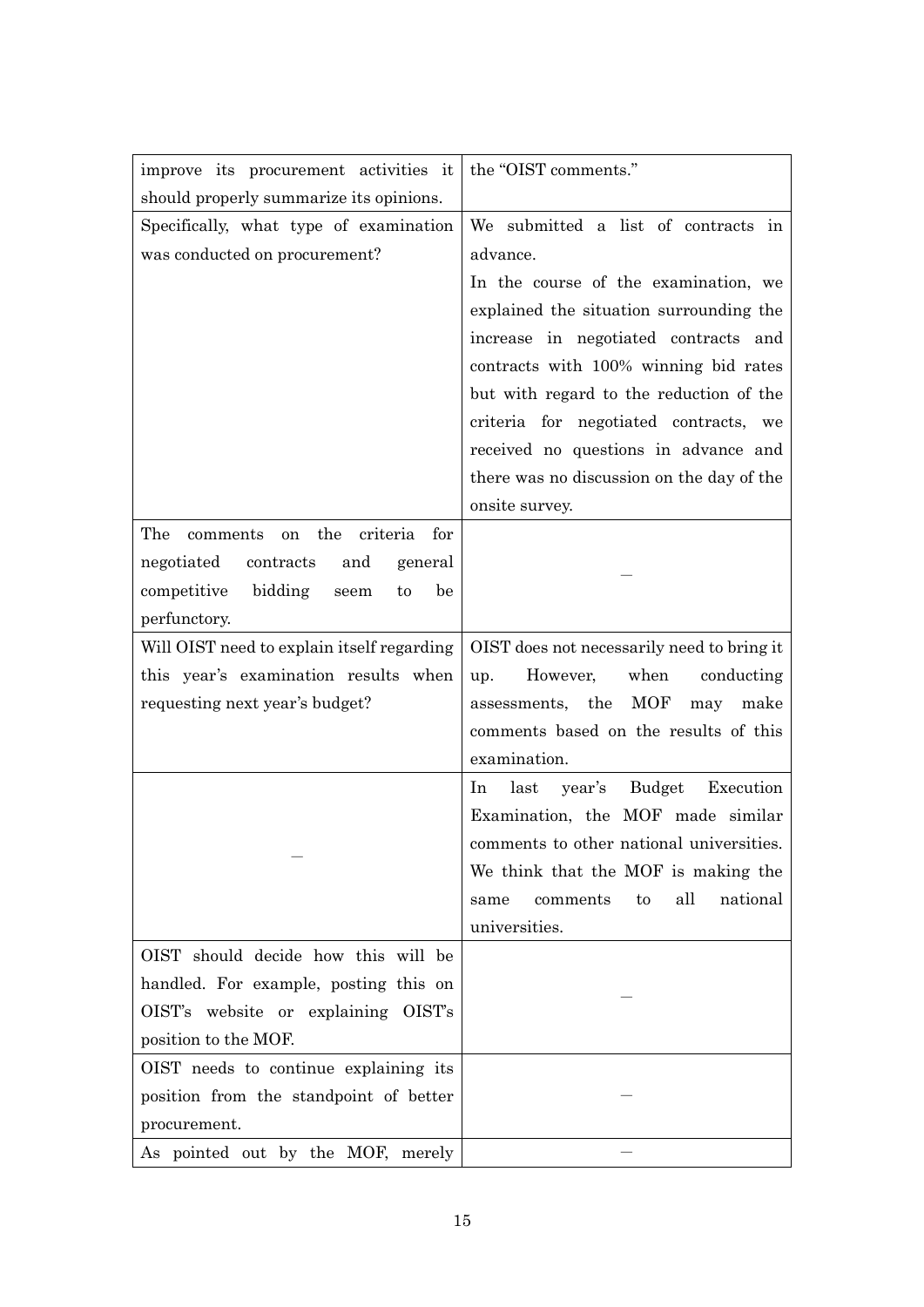| reducing the criteria for negotiated        |                                                                                                                                                                                                                                                                                                                                                                                                                                                                                                                                                                                                                                   |
|---------------------------------------------|-----------------------------------------------------------------------------------------------------------------------------------------------------------------------------------------------------------------------------------------------------------------------------------------------------------------------------------------------------------------------------------------------------------------------------------------------------------------------------------------------------------------------------------------------------------------------------------------------------------------------------------|
| and increasing competitive<br>contracts     |                                                                                                                                                                                                                                                                                                                                                                                                                                                                                                                                                                                                                                   |
| bidding will not lead to good procurement.  |                                                                                                                                                                                                                                                                                                                                                                                                                                                                                                                                                                                                                                   |
| OIST will need to be accountable to third   |                                                                                                                                                                                                                                                                                                                                                                                                                                                                                                                                                                                                                                   |
| parties regarding its procurement, as it    |                                                                                                                                                                                                                                                                                                                                                                                                                                                                                                                                                                                                                                   |
| had done so in the past.                    |                                                                                                                                                                                                                                                                                                                                                                                                                                                                                                                                                                                                                                   |
|                                             | It is a difficult task to have the faculty<br>understand<br>the<br>mechanism<br>of<br>procurement when more than half of the<br>faculty are foreign nationals, which is a<br>unique feature of OIST.<br>For the foreign faculty members, it seems<br>odd that procurement is taking so long.<br>the<br>administrative<br>From<br>side<br>of<br>procurement, when concluding negotiated<br>contracts, we need to construct a sound<br>theory and in order to do so, we need to<br>information.<br>This<br>gather<br>various<br>gathering of information takes time. We<br>hope that the Committee is sympathetic<br>to this point. |
| We understand that similar comments         | OIST's percentage is not particularly                                                                                                                                                                                                                                                                                                                                                                                                                                                                                                                                                                                             |
| are being made nationwide and that OIST     | high.                                                                                                                                                                                                                                                                                                                                                                                                                                                                                                                                                                                                                             |
| has unique circumstances.                   |                                                                                                                                                                                                                                                                                                                                                                                                                                                                                                                                                                                                                                   |
| Is the percentage of negotiated contracts   |                                                                                                                                                                                                                                                                                                                                                                                                                                                                                                                                                                                                                                   |
| by OIST (40% in FY2017) particularly        |                                                                                                                                                                                                                                                                                                                                                                                                                                                                                                                                                                                                                                   |
| high compared to the other national         |                                                                                                                                                                                                                                                                                                                                                                                                                                                                                                                                                                                                                                   |
| universities?                               |                                                                                                                                                                                                                                                                                                                                                                                                                                                                                                                                                                                                                                   |
| Generally, it is said that IAIs have proper |                                                                                                                                                                                                                                                                                                                                                                                                                                                                                                                                                                                                                                   |
| bidding<br>procedures<br>while<br>national  |                                                                                                                                                                                                                                                                                                                                                                                                                                                                                                                                                                                                                                   |
| universities have a higher rate<br>of       |                                                                                                                                                                                                                                                                                                                                                                                                                                                                                                                                                                                                                                   |
| negotiated contracts.                       |                                                                                                                                                                                                                                                                                                                                                                                                                                                                                                                                                                                                                                   |
| However, among organizations involved       |                                                                                                                                                                                                                                                                                                                                                                                                                                                                                                                                                                                                                                   |
| state-of-the-art<br>research,<br>the<br>in  |                                                                                                                                                                                                                                                                                                                                                                                                                                                                                                                                                                                                                                   |
| percentage of negotiated contracts is not   |                                                                                                                                                                                                                                                                                                                                                                                                                                                                                                                                                                                                                                   |
| necessarily low.                            |                                                                                                                                                                                                                                                                                                                                                                                                                                                                                                                                                                                                                                   |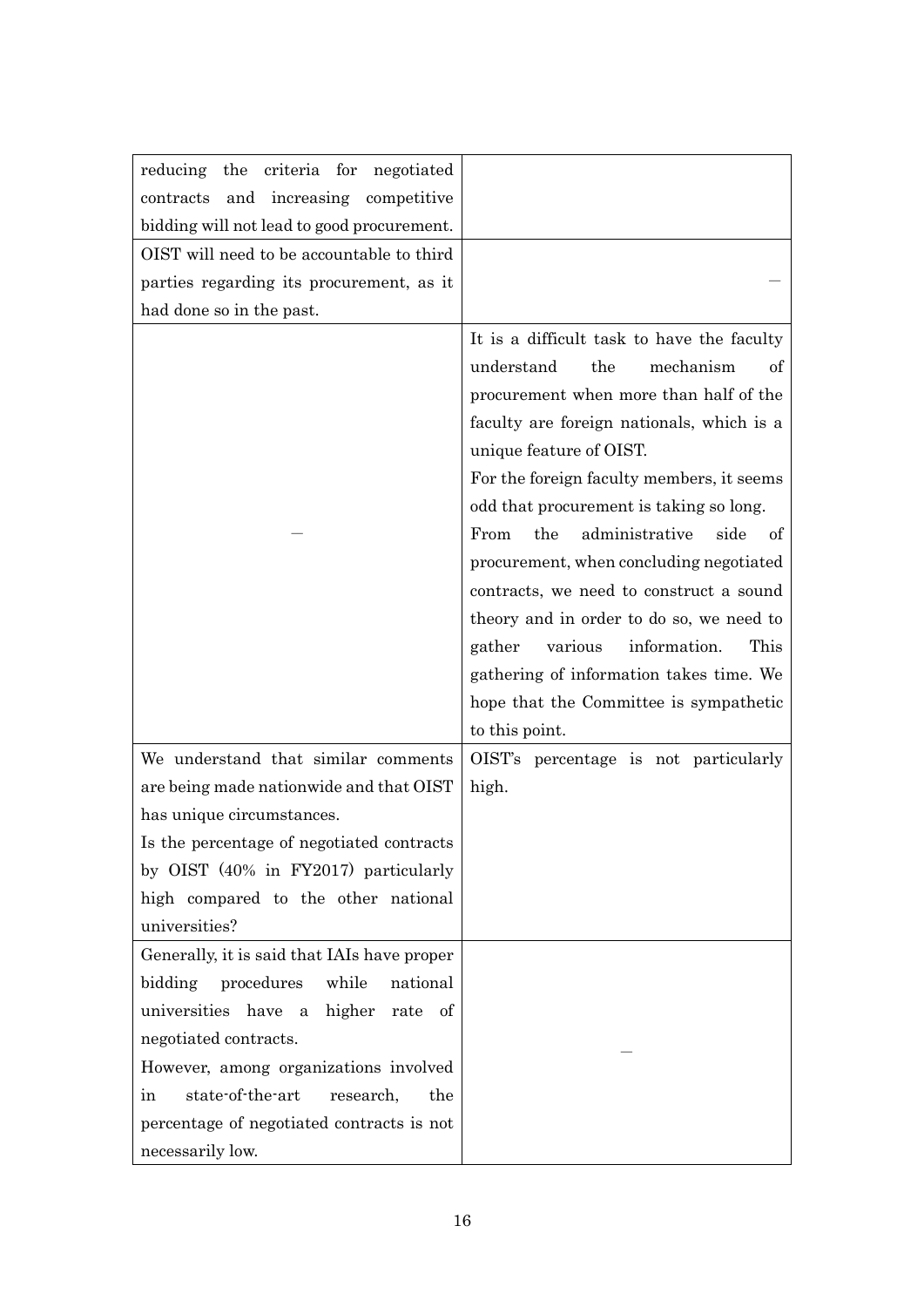| I think it largely depends on the activities |                                            |
|----------------------------------------------|--------------------------------------------|
| of the organization.                         |                                            |
| I believe the percentage of 100% winning     |                                            |
| bid rate contracts will attract perfunctory  |                                            |
| comments.                                    |                                            |
| I think you should leave a clear record of   |                                            |
| why the percentage is 100% and the           |                                            |
| negotiations leading to the near 100%        |                                            |
| percentage.                                  |                                            |
| On the surface, the winning bid rate may     |                                            |
| be 100% but it is important that you can     |                                            |
| explain why it turned out that way.          |                                            |
|                                              | the<br>of<br>In<br>procurement<br>research |
|                                              | equipment, there are cases of bidding      |
|                                              | with a single bidder.                      |
|                                              | Because we calculate the target price      |
|                                              | using the generally accepted listed price  |
|                                              | and discount rates, the winning rate       |
|                                              | turns out to be nearly 100%.               |
| (2)<br>OIST's<br>Regarding<br>facility       | The cost per square meter at OIST is       |
| construction", under "3 Survey results       | 520,000 to 540,000 yen, whereas it is      |
| and their analysis" in the General Survey    | around 300,000 yen at the other national   |
| sheet, it points out that the OIST's         | universities.                              |
| constructions costs are at high levels.      | The factors behind this discrepancy are.   |
| What specifically are the factors behind     | geographical: OIST is in Okinawa and the   |
| this?                                        | construction sites are in hilly areas.     |
|                                              | It is also crucial that we provide a good  |
|                                              | research environment. OIST provides        |
|                                              | high-performance facilities in line with   |
|                                              | the research themes.                       |
|                                              | These two factors are raising construction |
|                                              | costs.                                     |
|                                              | Furthermore, each floor has an ISS         |
|                                              | (intermediate facilities floor), where     |
|                                              | equipment and facilities can be renewed    |
|                                              | while continuing with the research. The    |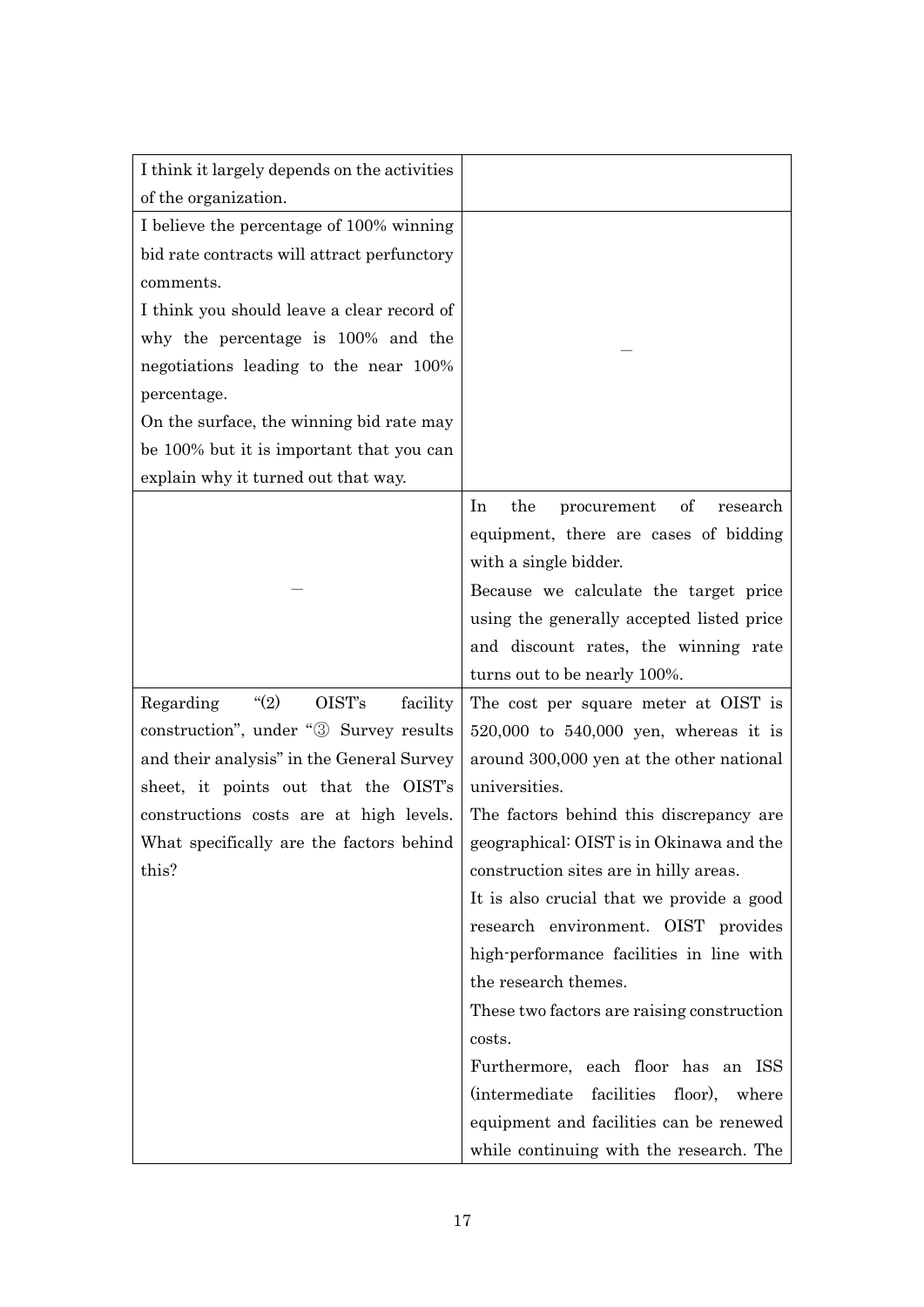|                                              | highest priority of our facilities is to |
|----------------------------------------------|------------------------------------------|
|                                              | provide a good research environment.     |
|                                              |                                          |
|                                              | Because this is Okinawa, we<br>need      |
|                                              | against<br>typhoons,<br>wind<br>measures |
|                                              | pressure, salt damage and other natural  |
|                                              | phenomena, which result in higher        |
|                                              | construction costs.                      |
| Using custom-made items will raise costs     |                                          |
| entail high repair<br>will<br>and<br>costs.  |                                          |
| Therefore, unless efforts are made to cut    |                                          |
| back on costs, by using general-purpose      |                                          |
| items whenever possible, maintenance         |                                          |
| costs will soar going forward. You should    |                                          |
| remember this point in the future.           |                                          |
|                                              | OIST has summarized its opinions in the  |
|                                              | "OIST comments" and we would like to     |
|                                              | confirm whether our opinions align with  |
|                                              | Committee's<br>the<br>approach<br>to     |
|                                              | procurement.                             |
| Procurement is, after all, a means to an     |                                          |
| end and it is significant only in the sense  |                                          |
| that it contributes to enhancing the         |                                          |
| performance<br>of<br>research<br>activities. |                                          |
| Therefore, we believe that it is not         |                                          |
| necessary to "reduce the criteria of         |                                          |
| negotiated contracts."                       |                                          |
| We hope that you continue to make efforts    |                                          |
| toward the procurement OIST has been         |                                          |
| engaged in.                                  |                                          |

② Request for advice on the permissible range of negotiations on the terms and conditions of the contract after the successful bidder has been determined (Concerns over its impact on the fairness of the competition)

<Explanation on the summary>

⚫ Understanding of OIST contract procedures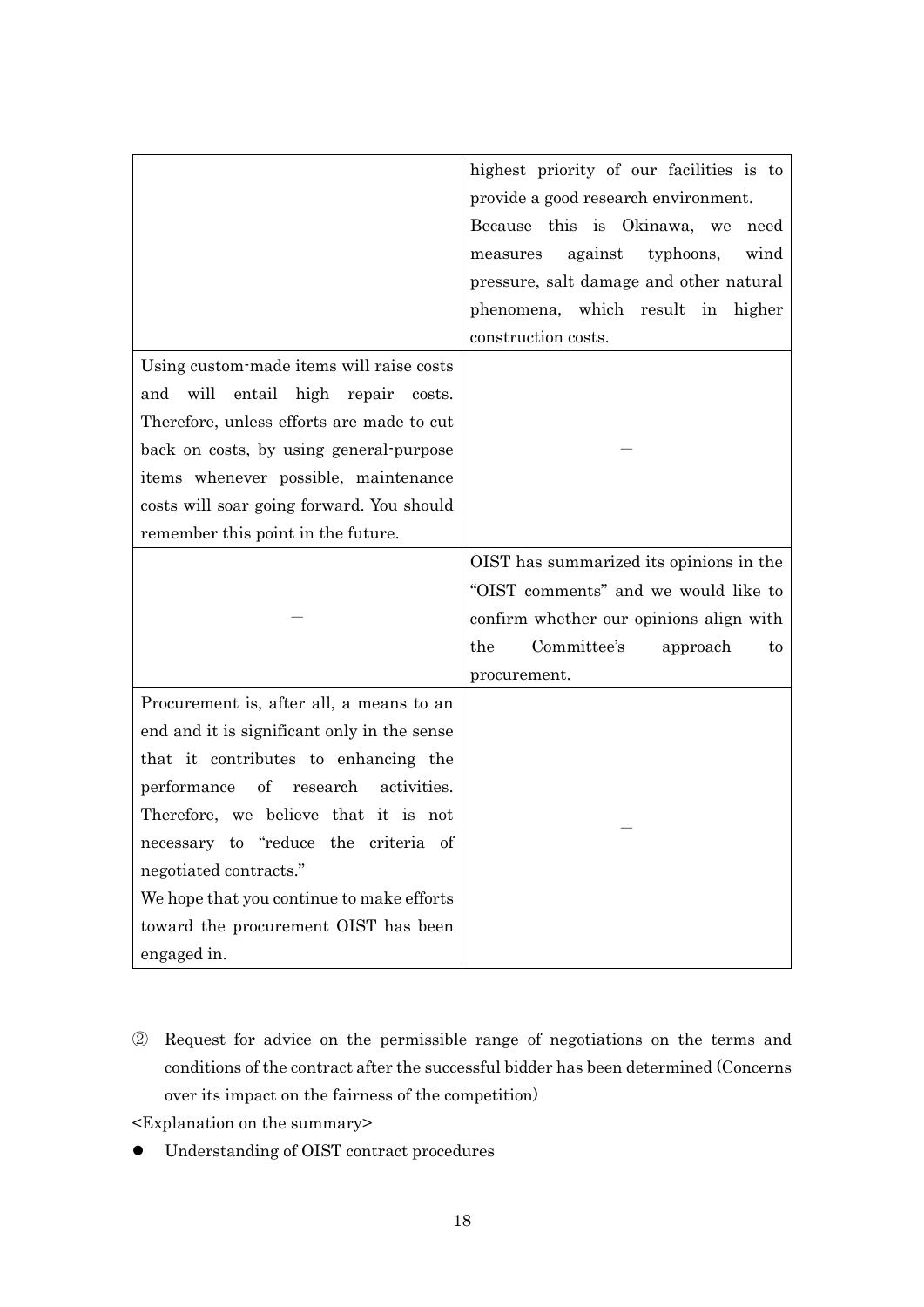If during the period after the successful bidder has been determined and before the conclusion of the contract ("standstill period"), we are asked to engage in negotiations of the terms and conditions of the contract, we have a number of questions as to whether we should engage in such negotiations.

[Question 1] Changes to the terms and conditions during the standstill period has the risk of undermining the assumption of the competition. Therefore, we question whether this may be perceived as being fair.

- $\checkmark$  In our tender procedures, we give public notice of OIST's standard contract and it is assumed that the tenders will be submitted under these terms and conditions. However, given that the standard contract has been designed so that special covenants may be added, we believe that adjustments are within the permissible range of the publicly notified terms and conditions.
- $\checkmark$  On the other hand, as the contract's terms and conditions contain elements that could impact the submitted price, we fear that readily permitting changes would undermine the assumption of the competition.
- $\checkmark$  Negotiations over the terms and conditions of the contract also contain conditions that could significantly impact the submitted quotation amount, including inspection conditions, payment terms, guarantee against defects and the maximum compensation for damages.

[Question 2] If the terms and conditions of the contract are to be negotiable until the execution of the contract, then what is the permissible range?

| Comments from the committee members        | Explanation from OIST                        |
|--------------------------------------------|----------------------------------------------|
|                                            | We would like to ask the members of the      |
|                                            | Committee whether changes to the term        |
|                                            | and conditions of the contract is permitted  |
|                                            | after the successful bidder is determined    |
|                                            | until the conclusion of the contract. And if |
|                                            | so, what is the permissible range?           |
| To what extent changes to the terms and    |                                              |
| conditions are permitted after the bid is  |                                              |
| won is a difficult question from the       |                                              |
| standpoint of fairness.                    |                                              |
| Additionally, we must also be attentive to |                                              |
| whether it is consistent with the initial  |                                              |

 $\checkmark$  We researched the status of other universities, but their policies varied.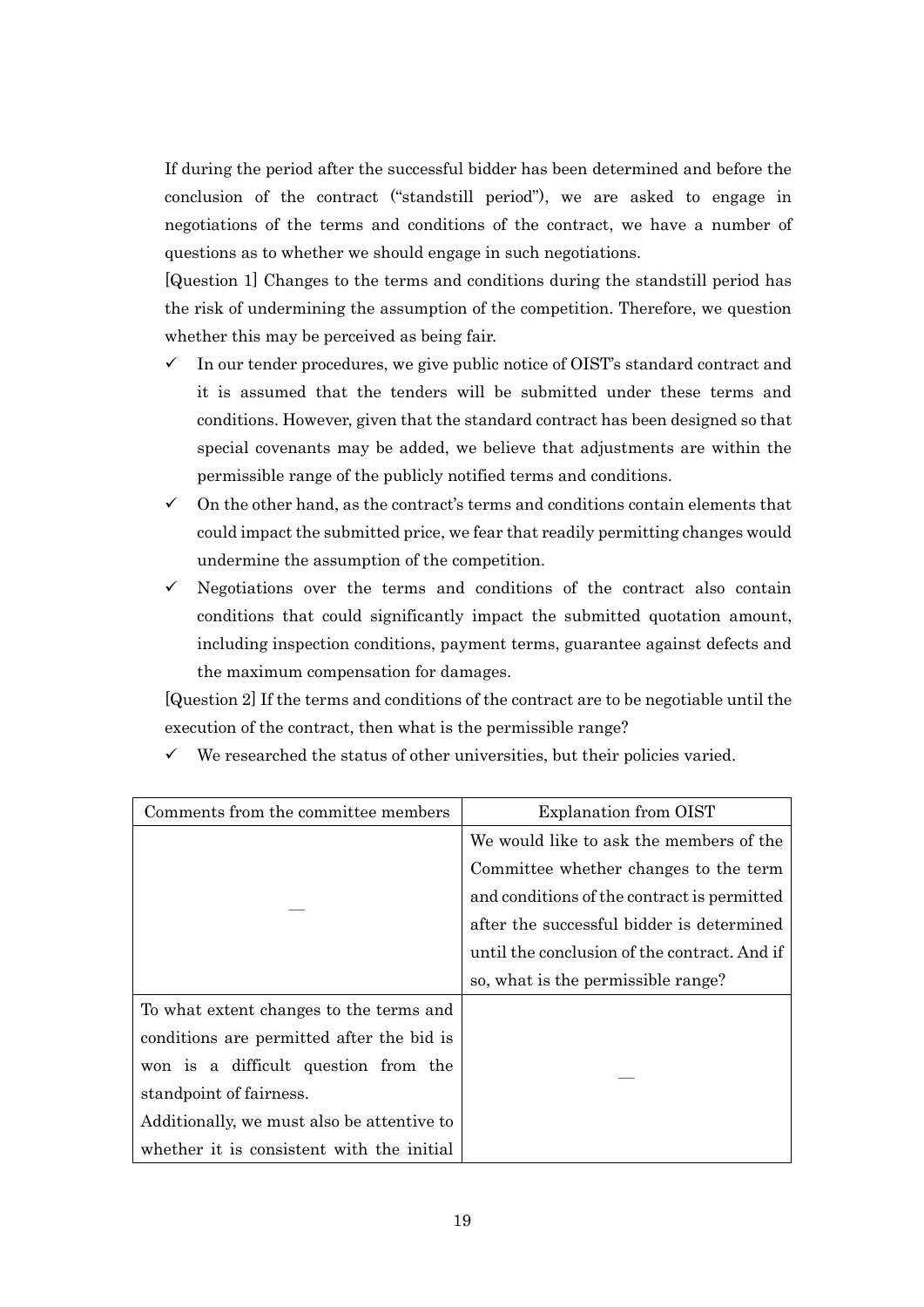#### tender.

If a tender is submitted with the condition

"A" but subsequently changed to condition "B," and if there is a significant difference between "A" and "B," it will not be consistent with the initial tender.

Fairness will work to the advantage of the party making the bid.

As a benefit for OIST, there is the possibility that by changing the condition to "B," more vendors will compete and bring down the price.

However, such situations could also pose the problem of gains and losses for OIST. Given that certain aspects only come to light at the contract negotiations, the permissible range should not be defined too strictly.

The basic premise is to not allow for intentional changes.

If the terms and conditions are changed to such an extent that the purpose of the tender has changed, then, I think, it will need to be retendered.

As retenders are out of the question for public agencies, and while OIST is not a public agency, it should not be taken lightly.

When retendering, an explanation needs to be given to the effect that the specifications and terms and conditions had changed significantly from the initial tender and that it is a completely different project. In such cases, OIST must make this point clear and obtain the consent of the vendor who had won the original bid.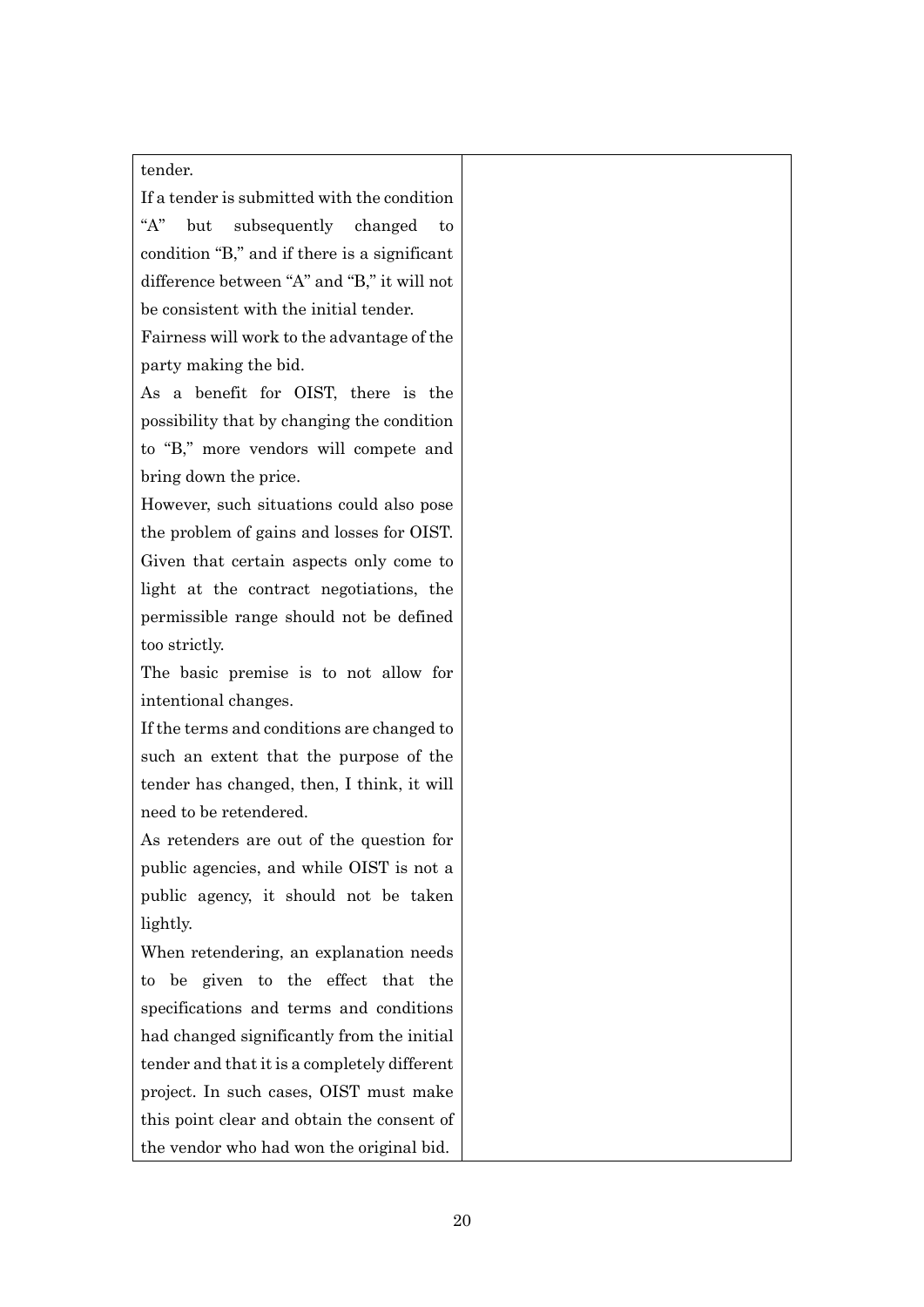|                                              | We are aware that it will become a            |
|----------------------------------------------|-----------------------------------------------|
|                                              | different project once the purpose has        |
|                                              | changed or the specifications<br>have         |
|                                              | changed significantly.                        |
|                                              | In responding to the terms and conditions     |
|                                              | (inspection, payment of contract amount,      |
|                                              | guarantee against defects) such as those      |
|                                              | indicated above excerpted from OIST's         |
|                                              | standard contract, some bidders might         |
|                                              | take the conditions literally and submit      |
|                                              | while others<br>tenders<br>might<br>submit    |
|                                              | tenders assuming negotiations to change       |
|                                              | the terms and conditions after winning        |
|                                              | the bid.                                      |
|                                              | We are concerned that in such situations      |
|                                              | the assumptions of the bidders will be        |
|                                              | undermined by leaving room for changes.       |
|                                              | So, are we correct to assume that it is       |
|                                              | basically better not to allow changes to      |
|                                              | terms and conditions from the<br>the          |
|                                              | standpoint of fairness?                       |
| In tenders for public agencies, the vendors  |                                               |
| presume that there will be no changes in     |                                               |
| the terms and conditions.                    |                                               |
| additional construction<br>While<br>and      |                                               |
| revisions may occur in the case of           |                                               |
| construction, there<br>are basically<br>no   |                                               |
| changes in the terms and conditions from     |                                               |
| the time of bidding to the conclusion of the |                                               |
| contract.                                    |                                               |
|                                              | In situations where the project starts with   |
|                                              | the initial contract and unexpected           |
|                                              | changes occur as the project progresses,      |
|                                              | are we correct in assuming that the           |
|                                              | counterparties should agree<br>the<br>to      |
|                                              | conclude<br>revisions<br>and<br>contract<br>a |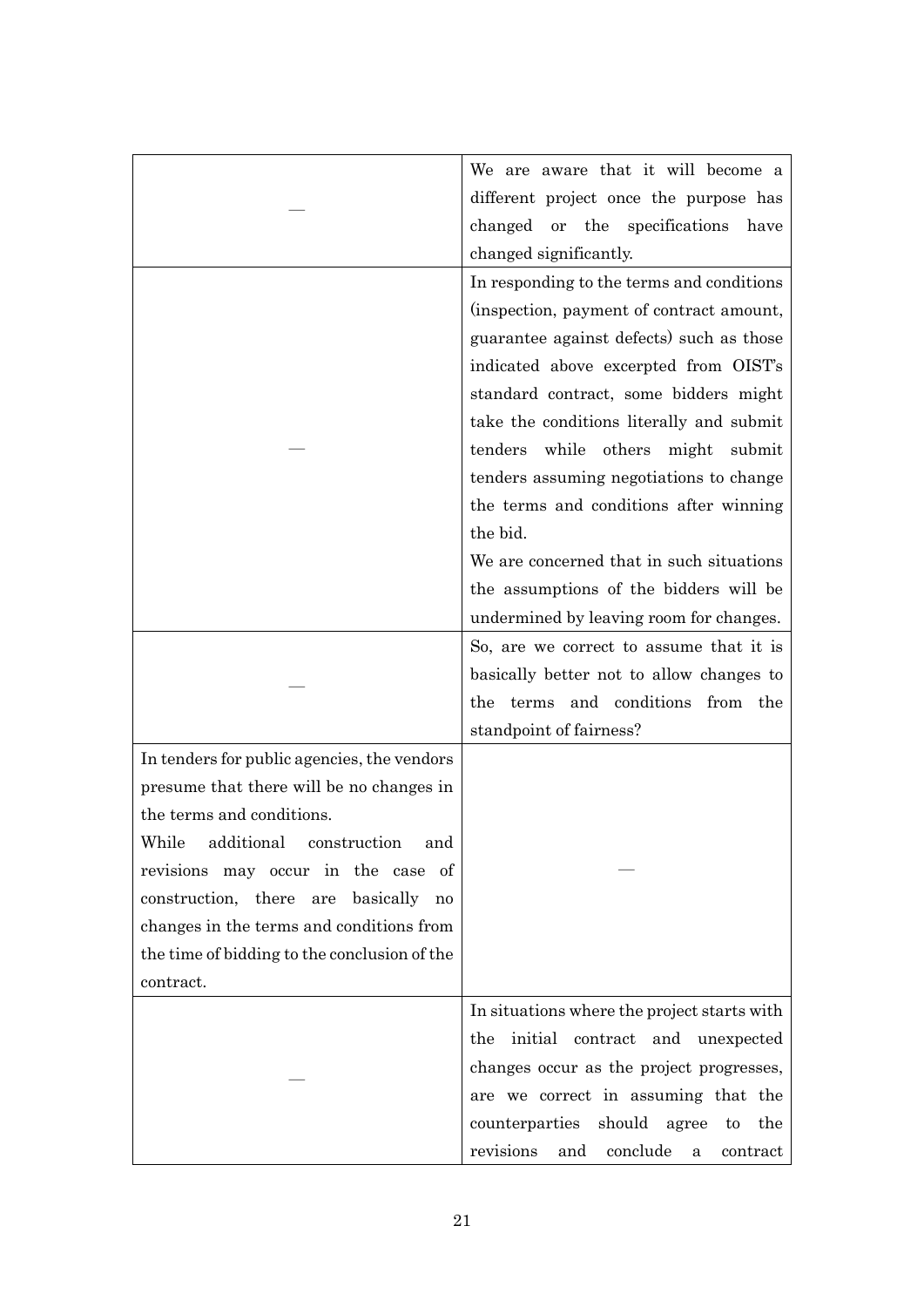|                                                 | amendment?                                    |
|-------------------------------------------------|-----------------------------------------------|
| Yes, exactly. Contract amendments are           |                                               |
| easier to explain because of its real           |                                               |
| necessity, whereas making changes at the        |                                               |
| conclusion of<br>the contract<br>is<br>less     |                                               |
| Therefore,<br>contract<br>transparent.          |                                               |
| amendments are preferable.                      |                                               |
| Do you envision any specific cases?             | Sometimes,<br>receive<br>we<br>requests<br>to |
|                                                 | negotiate by the successful bidder.           |
|                                                 | We were wondering to what extent we           |
|                                                 | should allow for such negotiation, which      |
|                                                 | is the reason why we asked for advice.        |
|                                                 | In OIST's case, many of the bids have only    |
|                                                 | one bidder. Therefore, it basically comes     |
|                                                 | down to whether or not to accept the          |
|                                                 | successful bidder's demands. However, it      |
|                                                 | is a fact that in many cases we end up        |
|                                                 | under<br>accepting<br>negotiation<br>murky    |
|                                                 | circumstances.                                |
| In the medium term, another option              |                                               |
| would be to prepare a standard contract         |                                               |
| with revised clauses such as the clauses        |                                               |
| for the guarantee against defects and           |                                               |
| liabilities<br>for<br>damages<br>for<br>certain |                                               |
| industries, particularly the IT industry.       |                                               |

③ Report on the analysis of FY2018 procurement trends

- ⚫ The budget for FY2018 increased to approximately 20.0 billion yen (approximately 16.8 billion yen in FY2017).
- ⚫ Analysis of the Procurement & Supplies Section was conducted under the categories of "Large research equipment," "Outsourcing" and "Expendable supplies," as was the case in the previous year. The characteristics of each category are as follows.
	- ① Large research equipment: The deadlock over competition and the structural problems relating to cost-saving incentives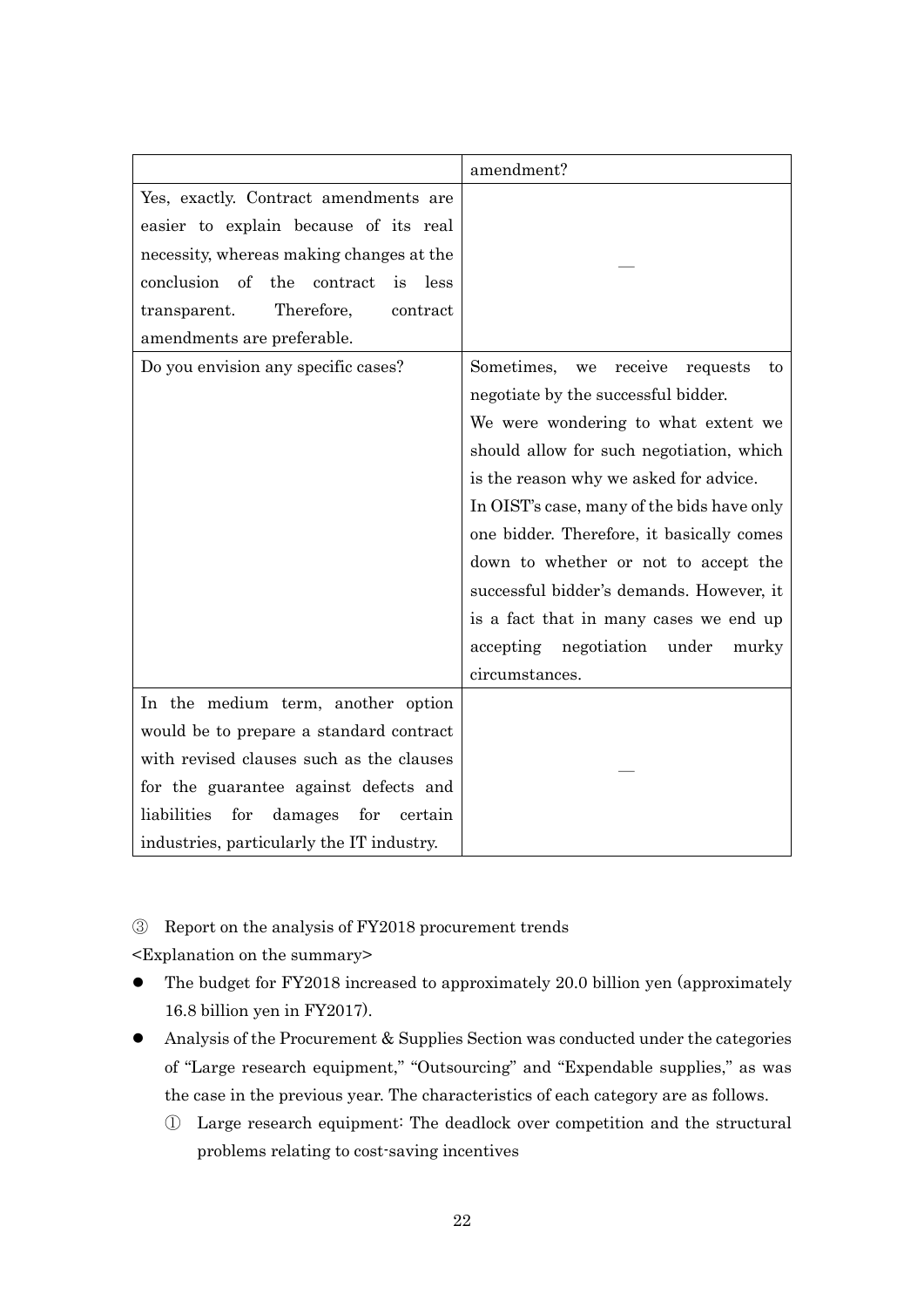- ② Outsourcing: Measures against a fixed monopoly market and the existence of projects that account for a large portion of the expenses
- ③ Expendable supplies: While the price per purchase is small, the number of purchases is massive. The administrative burden, including the preparation of documents and system input, is heavy.
- Large research equipment

While the budget is affected by the budget allocation of each year, no progress was made in the initiatives, as the structural problem stemming from the absence of incentives for cost-saving, which had also been a problem in the previous year, had not been resolved.

⚫ Outsourcing

Although we have identified the elements that cause fluctuations in outsourcing expenses and maintenance expenses, we have yet to determine a pattern. There were also a number of elements unique to FY2018. Therefore, we will continue to analyze their impact. We will continue to consider the necessary measures, given the continuing tendency for vendors becoming fixed, such as when there is no alternative maintenance vendor. Additionally, there is an increasing trend to outsource to free-lancing individuals, which will require caution when managing the contracts.

⚫ Expendable supplies

The number of purchases and purchase amounts indicated a decreasing trend. Whether this was a characteristic of FY2018 budget allocation or a result of the measures taken in this category needs to be investigated more carefully. We are seeing actual numbers that suggest a reduction in administrative man-hours, which was an issue in expendable supplies procurement, and we will continue to promote these initiatives going forward.

④ Progress report on the study of the evaluation process of post-procurement management of equipment

- ⚫ At the previous Contract Review Committee, we were told that an evaluation baseline would be necessary in order to conduct post-procurement evaluations.
- We are currently deliberating on how to set an evaluation baseline.
- ⚫ We would like to introduce one example, in which a priority matrix is prepared based on QCD (Note 2) which are considered to be basic elements of procurement, and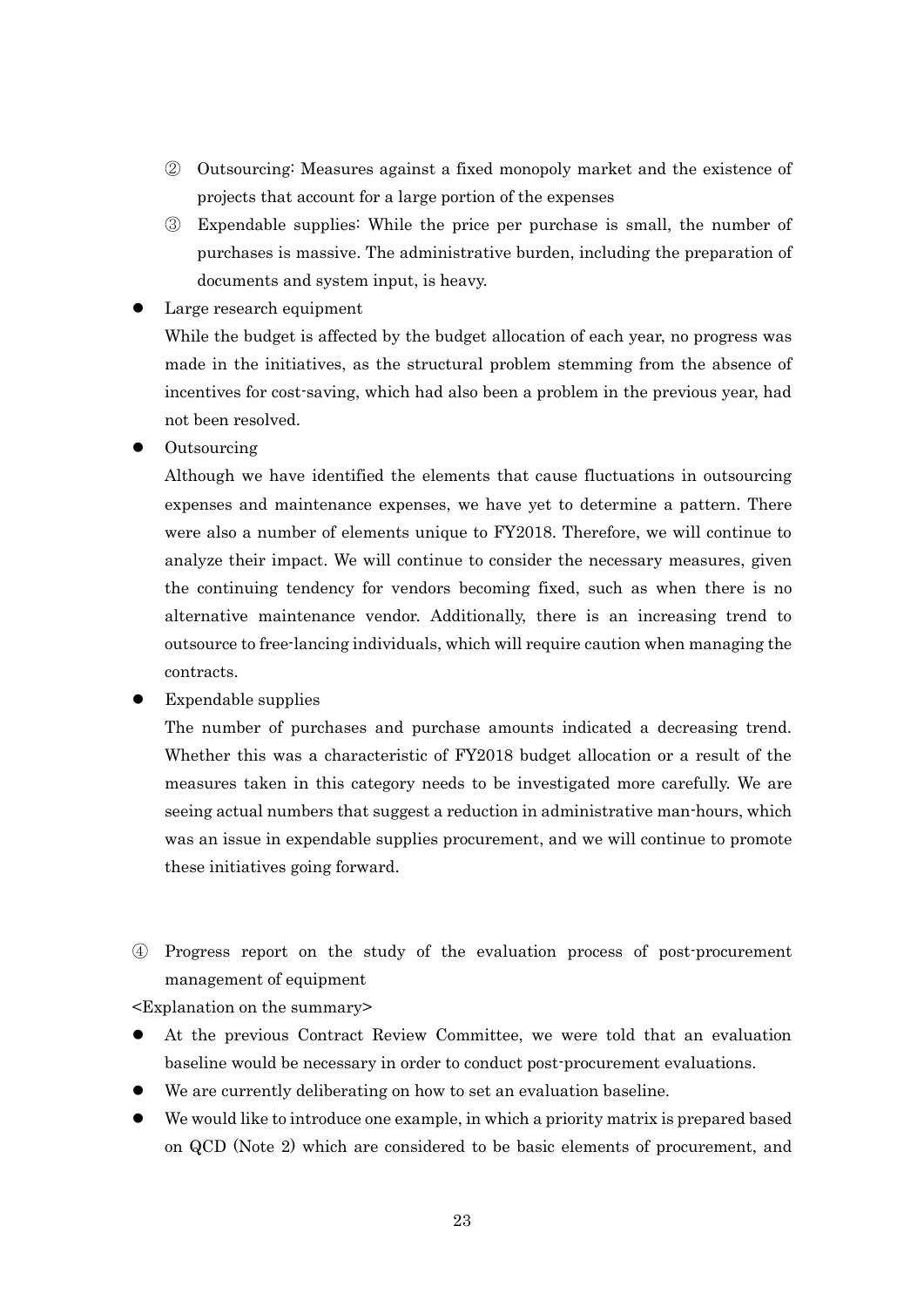when procedures according to the policy of the division making the procurement request are taken rather than the approach that would take priority in light of the nature of the project, the effects of a different approach is measured by conducting a post-procurement evaluation of the management status.

For the policy of the division of requesting procurement, we have applied AGE (Note 3) which was suggested by members of the previous committee for the time being. (Note 2) QCD: Q (Quality), C (Cost) and D (Delivery)

(Note 3) AGE: A (Advance), G (Generality) and E (Efficiency)

| Comments from the committee members          | <b>Explanation from OIST</b>                   |
|----------------------------------------------|------------------------------------------------|
| How will this priority matrix be utilized?   | The assumption of this example is that         |
|                                              | the priority matrix will be applied based      |
|                                              | quantitative and qualitative<br>the<br>on.     |
|                                              | of<br>the<br>project<br>for<br>which<br>nature |
|                                              | procurement has been requested, and the        |
|                                              | priority procedures will be confirmed.         |
|                                              | Based on these results, the division           |
|                                              | will<br>requesting<br>procurement<br>be        |
|                                              | interviewed regarding the terms and            |
|                                              | conditions of the contract, the contract       |
|                                              | amount, delivery (QCD), among others,          |
|                                              | and will be asked to determine a baseline      |
|                                              | (AGE). And if they do not coincide, they       |
|                                              | will be used as indices for the post-          |
|                                              | procurement evaluation.                        |
| This is a very interesting concept. Have     | Concrete plans have not been made yet.         |
| you made concrete plans to introduce this    | Currently, it is just one of the ideas and in  |
| post-procurement evaluation?                 | order to build an internal consensus, we       |
|                                              | will need to build a consensus on the          |
|                                              | necessity of post-procurement evaluation.      |
| It is essential that the researchers who     |                                                |
| require the research equipment<br>also       |                                                |
| understand<br>the<br>the<br>priorities<br>in |                                                |
| procurement of such equipment.<br>For        |                                                |
| example, is the performance of the           |                                                |
| equipment a priority? Does the researcher    |                                                |